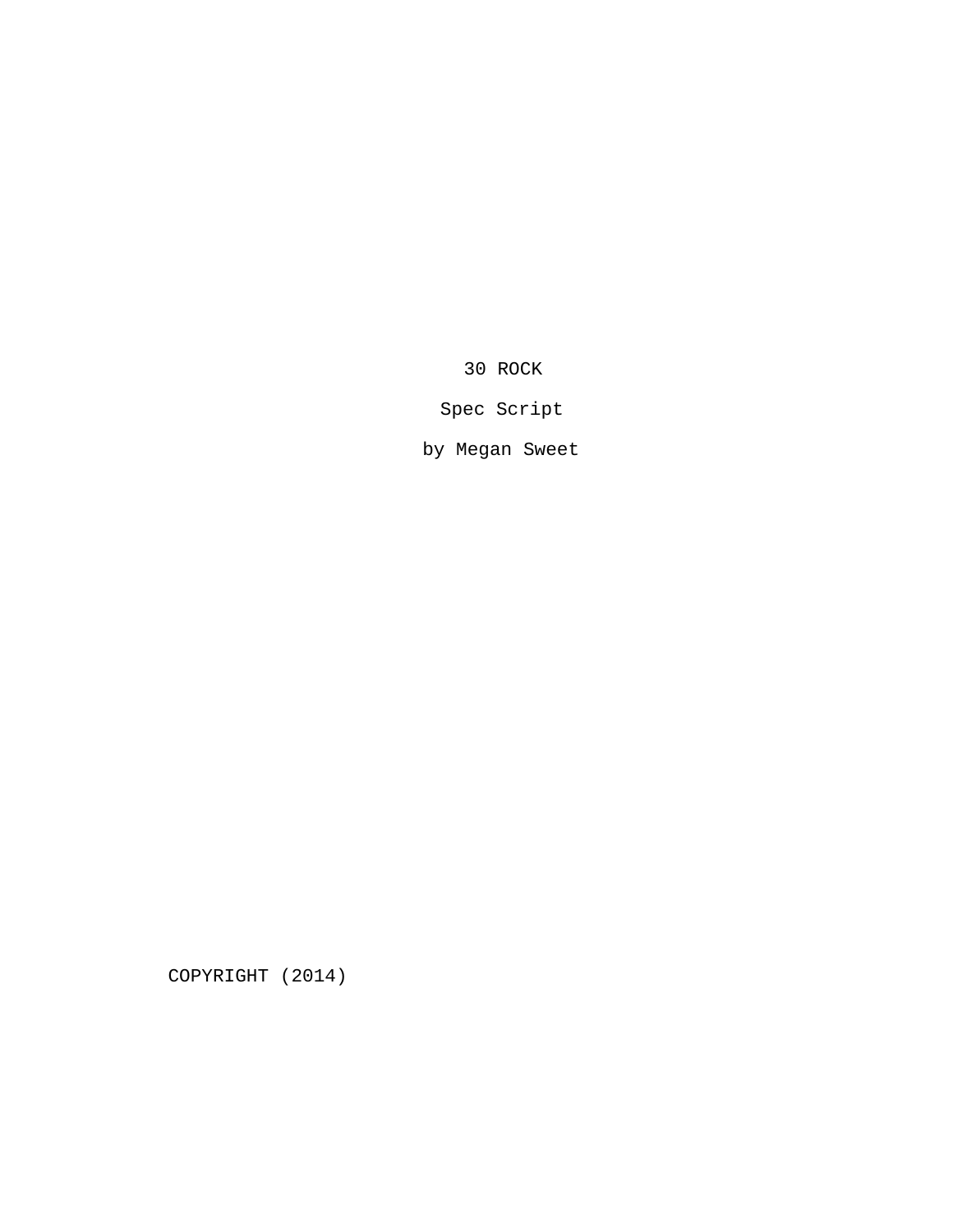FADE IN:

INT. LIZ'S OFFICE - MORNING

LIZ is sitting at her desk eating powdered donuts working on a re-write. She drops a powdered donut on her cardigan and tries to wipe off the powder, but the powder on her hands makes more of a mess. She takes off her cardigan and turns it inside out and puts it back on, then looks up to notice that PETE is watching from the doorway.

#### PETE

You know, you should really start bringing a change of clothes to work every day

Liz shrugs in agreement as Pete enters her office.

#### PETE (CONT'D)

Did you know that Jenna is double booked tonight? She agreed to guest judge on both a Nickelodeon game show and that live baking competition Cupcake Battle

#### T.TZ

Jenna on a kids show? That may not be the best idea. Remember when she flashed that 5th grade class on their field trip after being mistaken for one of the kid's moms?

#### PETE

Oh right, I forgot about that. A portion of our budget is still going towards their therapy.

#### LIZ

When I was a kid the school told my parents I should see a therapist because instead of eating in the lunchroom with all the other kids I would go to the library to hangout with the recently divorced librarian

#### PETE

Paula thinks our oldest should see someone because we can't get him to change out of his pirate costume. He even showered in it last night

Liz gives Pete weird look.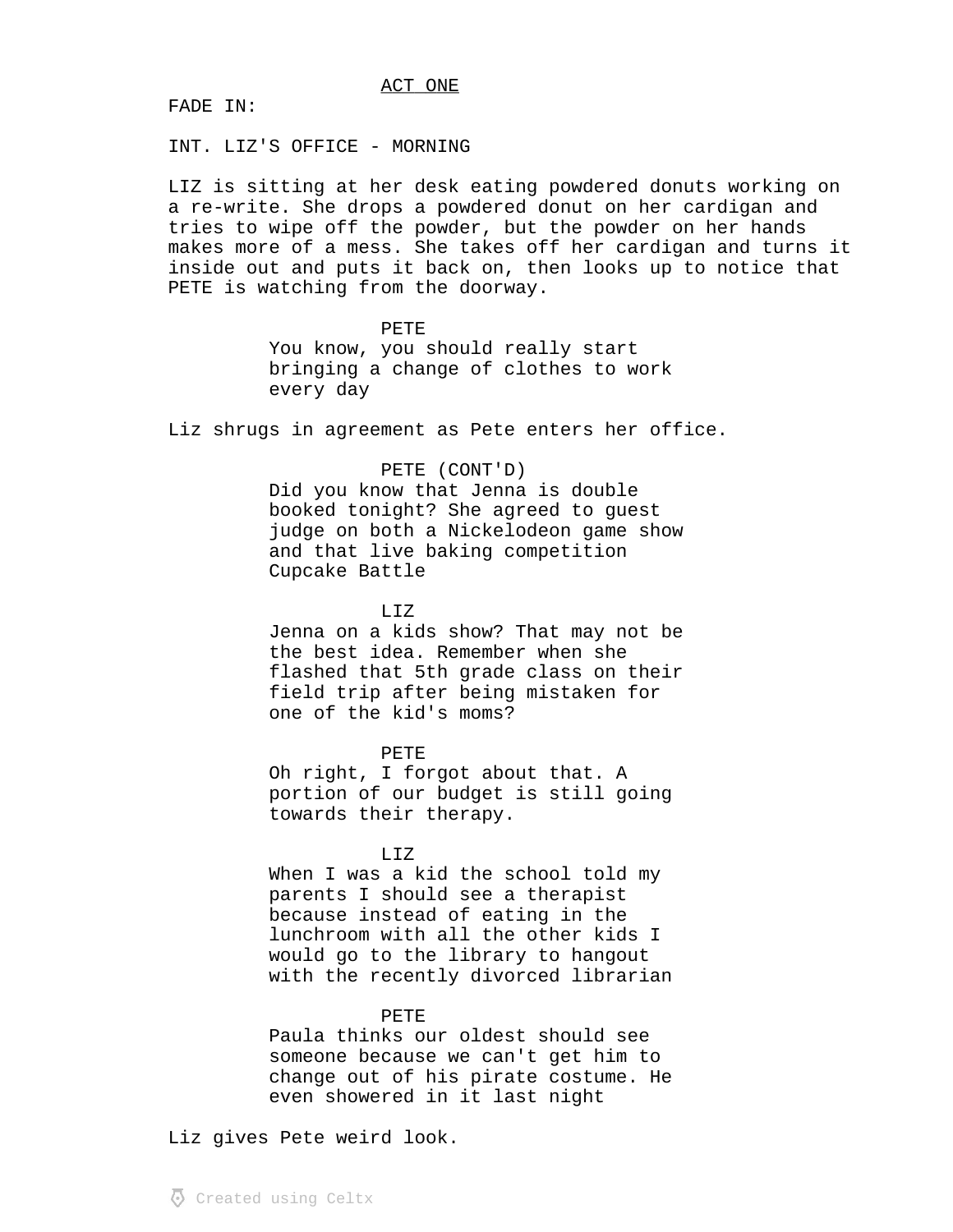PETE Anyway, Cupcake Battle it is

LIZ Plus this way we can get some free cupcakes out of it!

PETE I figured you would be excited about that

Pete eyes the two empty boxes of donuts in Liz's trash can. He leaves her office.

> LIZ Wait! do you think we can request flavors? Pete?

CUT TO:

INT. JACK'S OFFICE - NEXT DAY

Liz walks in to find JACK watching THE TODAY SHOW airing a clip of JENNA'S episode of Cupcake Battle where she shoves a cupcake in the judge's face and flashes the camera.

Hey Ja--

JACK

LIZ

(interrupts)

Lemon, have you seen this? Why did you let Jenna guest judge on a show with a French man? You know how she feels about French people

LIZ (sighing) I guess I forgot. It's hard to keep track of everyone Jenna has offended on TV

JACK C'mon Lemon we both know you just wanted the free cupcakes

Liz scans the room looking for the cupcakes.

LIZ Have they sent them over yet?!

Jack ignores her and shuts off the TV.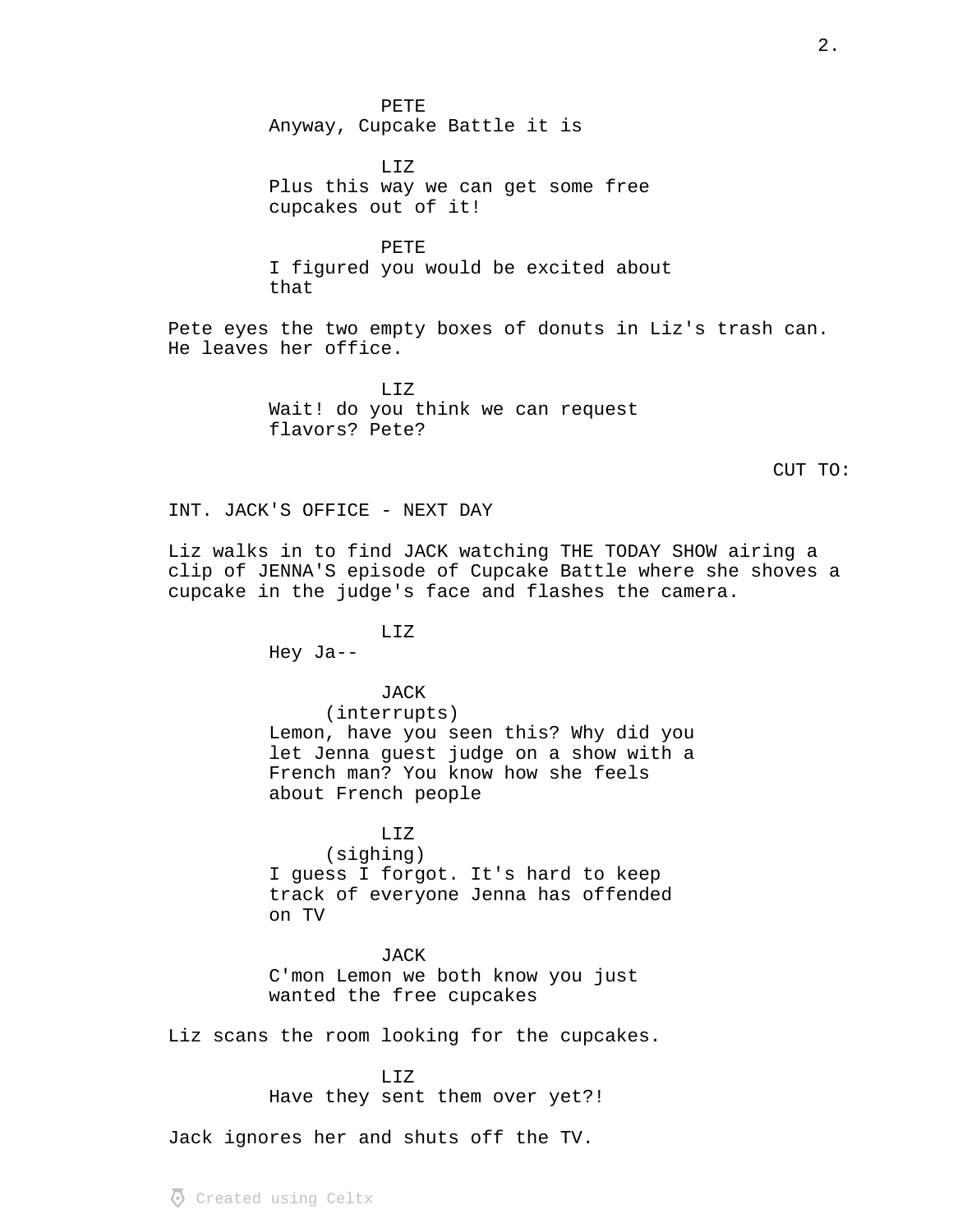#### JACK

Due to this little mishap, a group of French pastry chefs are sending her threats. Even though the French are a bunch of beret wearing freaks, they still might retaliate. It's not safe for Jenna to stay at her apartment. And because she's been banned from every hotel in the city for drunkenly swapping the contents of the mini shampoo and alcohol bottles from the mini fridge, she'll have to stay with you until this all blows over

LIZ No way Jack, I can't live with Jenna again. Back in Chicago she was the worst roommate ever

FLASHBACK TO:

INT. LIZ AND JENNA'S CHICAGO APARTMENT - MANY YEARS EARLIER

A younger Liz with shorter hair emerges from her bedroom and takes out a giant retainer causing her to drool. She's wearing an oversized Star Wars t-shirt and pajama pants with hotdogs on them. She puts on her glasses to find Jenna passed out with a vodka bottle in her hand and 2 male strippers wearing adult diapers. The apartment is trashed. Suddenly a duck runs across the living room.

CUT BACK TO:

INT. JACK'S OFFICE - CONTINUOUS

Liz and Jack are as we left them.

JACK I'm sure it won't be that bad. Jenna has matured since then. She's even stopped cyberbullying fourteen year olds. Now that is progress

Liz rolls her eyes and groans.

 $T_{1}T_{2}$ Fine, she can stay with me. But if she pukes in the oven again she's gone

JACK

Deal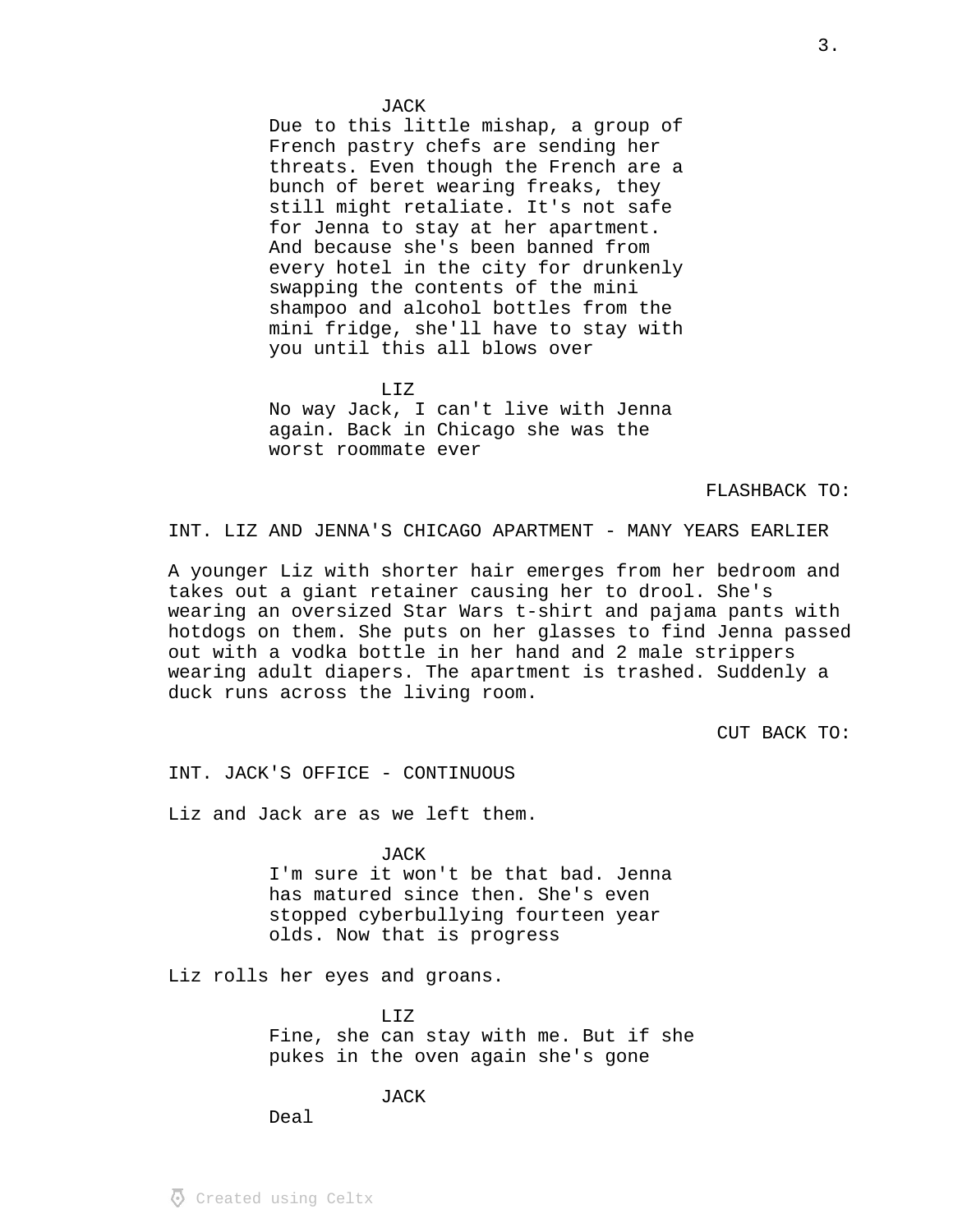There is a knock on the door and JONATHAN peeks his head in.

JONATHAN Excuse me sir, Carlos is here

JACK Oh wonderful, send him in

A large dog runs in and immediately jumps on Liz.

JACK Carlos! Down! Sit!

Carlos gets off of Liz and sits. Liz catches her breath.

LIZ (traumatized) Who's monster is this?

# **JACK**

This is Hank Hooper's dog Carlos. I'm taking care of him while he's on vacation

LIZ Carlos is an interesting name for a dog

# JACK

It's actually a business slang term that means, well I can't say it out loud it's too vulgar. I'll write it down

Jack writes it down on a post-it and hands it to Liz.

# LIZ

That is disgusting Jack, and this is coming from someone who once ate an entire cookie cake in one sitting

# JACK

Thank you for painting yet another disturbing image in my mind. Now please try to handle your own issues this week while I have Carlos to look after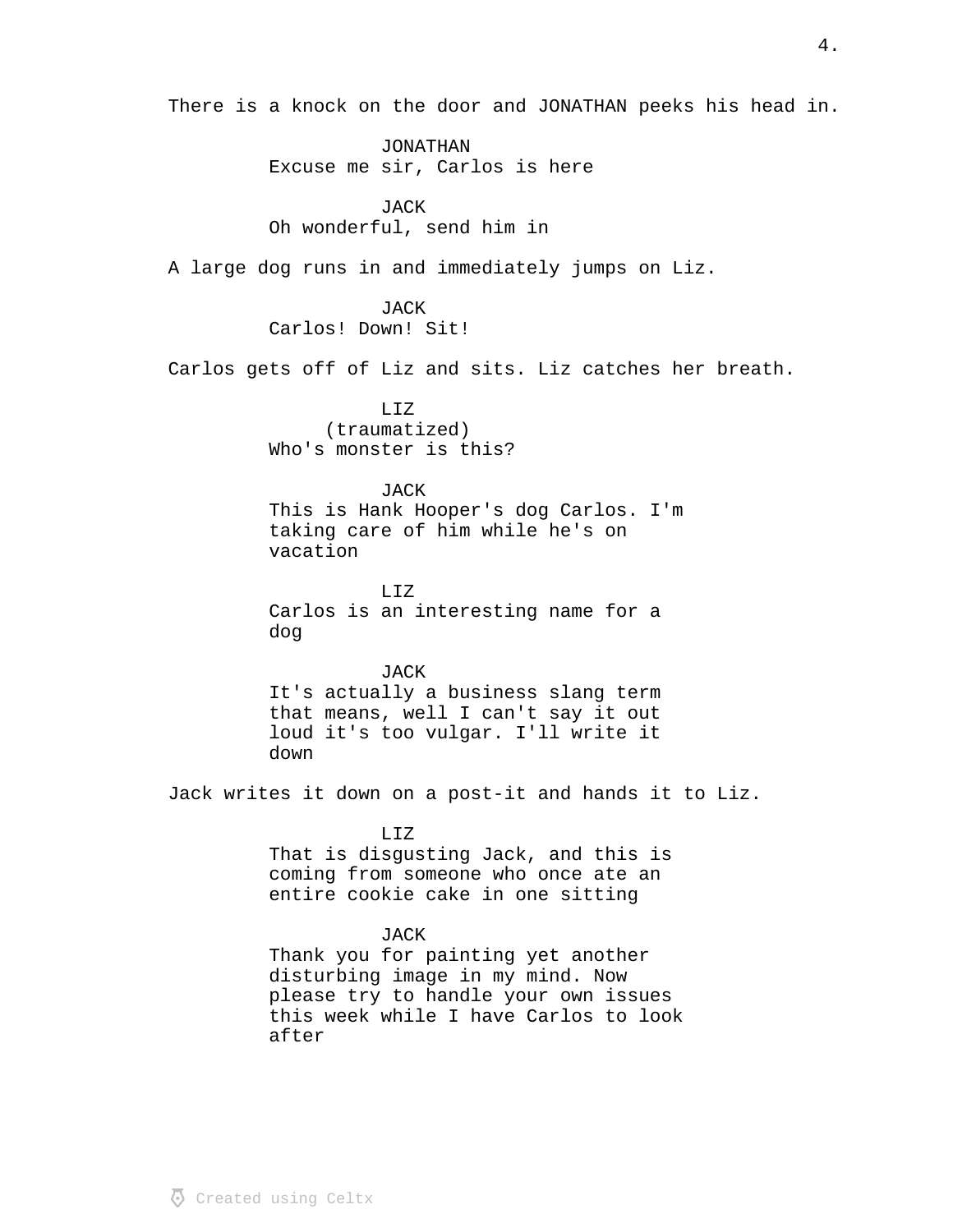$LITZ$ Why couldn't Hank just drop him off at a kennel...or a zoo?

JACK. He wanted to leave him with someone he trusts, which is good for me since Hank will soon be stepping down as CEO. I'm doing all I can to prove to him that I'm the right man for the job

LIZ And taking care of his horse-- dog will prove that?

Liz catches Carlos staring at her and she shudders.

#### JACK

Exactly. But unfortunately I don't know much about caring for a pet. My mother thought taking care of other living things was a waste of time

# LIZ

That's harsh

# JACK

This is the same woman who told me to cremate her and put her ashes in an hour glass so that even after she's dead she can continue to tell me how much time I waste

Jack walks over to pour himself a drink.

JACK When I was a kid I just tied a ribbon around a deflated soccer ball and pretended it was a dog

#### LIZ

Well I can't help you with this one. On my 16th birthday I was petting my neighbor's dog when it bit me, and then I immediately got my period so--

# JACK

(interrupting) That's alright Lemon, I'm sure Carlos and I will get along just fine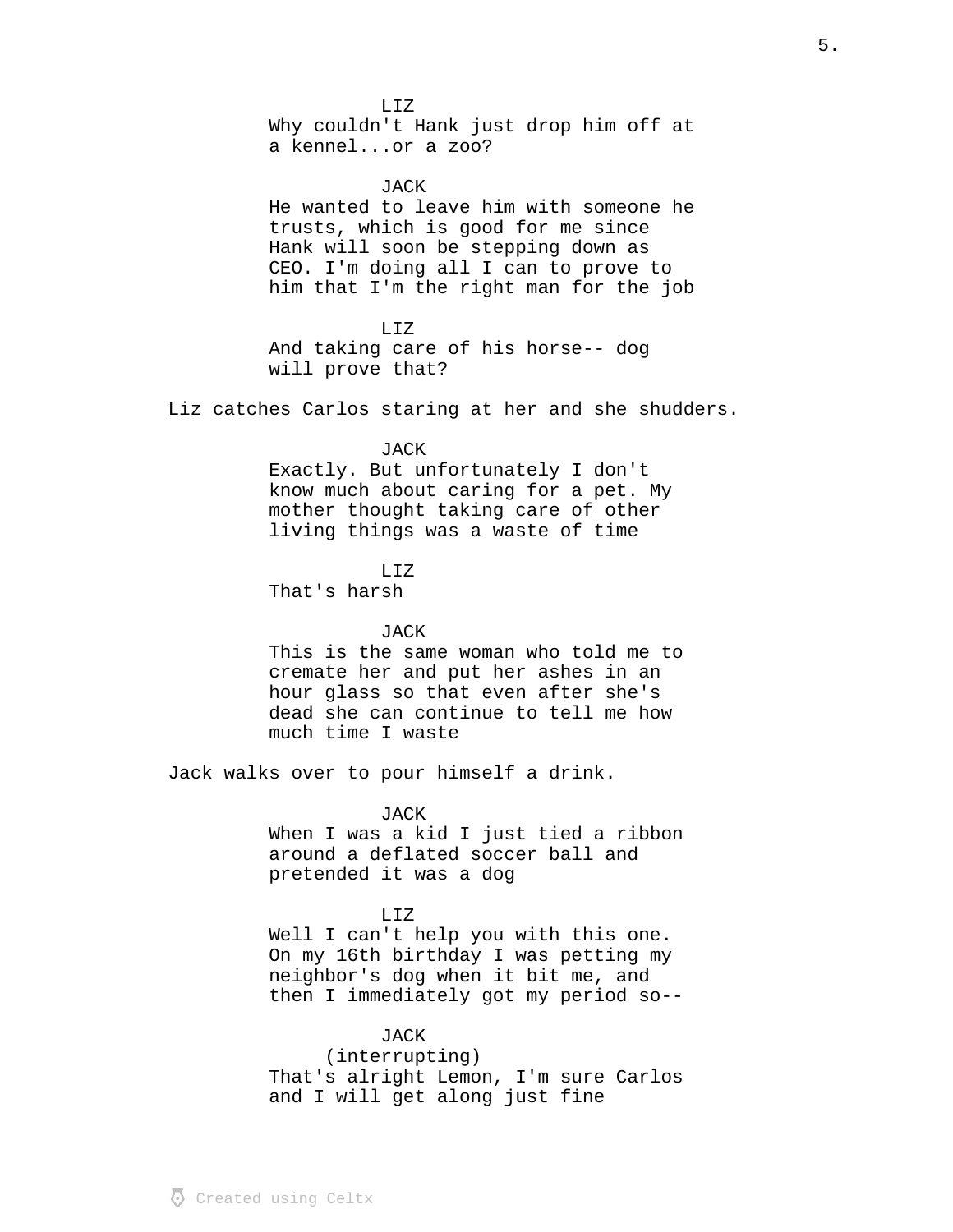Jack pets Carlos's head. Liz makes eye contact with Carlos. He growls at her. Liz starts to leave but suddenly falls to the ground.

> LIZ My period!

CUT TO:

INT. TRACY'S DRESSING ROOM- DAY

TRACY is sitting on the couch next to GRIZZ and DOT COM with his arms crossed.

> TRACY Grizz what's on todays schedule

GRIZZ You need to make a decision about the

new MilkyWay 2.0 cell phone commercial

**TRACY** 

I thought you were talking about the candy. I tried to bite into that stupid phone and now all my teeth are even looser than they were before

DOT COM

You have to do the commercial Tray, putting your name on this brand could be huge

TRACY No way. I don't trust technology

He pulls the phone out of his lizard's terrarium.

TRACY (CONT'D) This new phone is already broken! I keep pressing the home button but I'm still at work!

GRIZZ This is bigger than your fear of buttons

**TRACY** Why should I promote a product I don't even use myself, that would be misleading to the public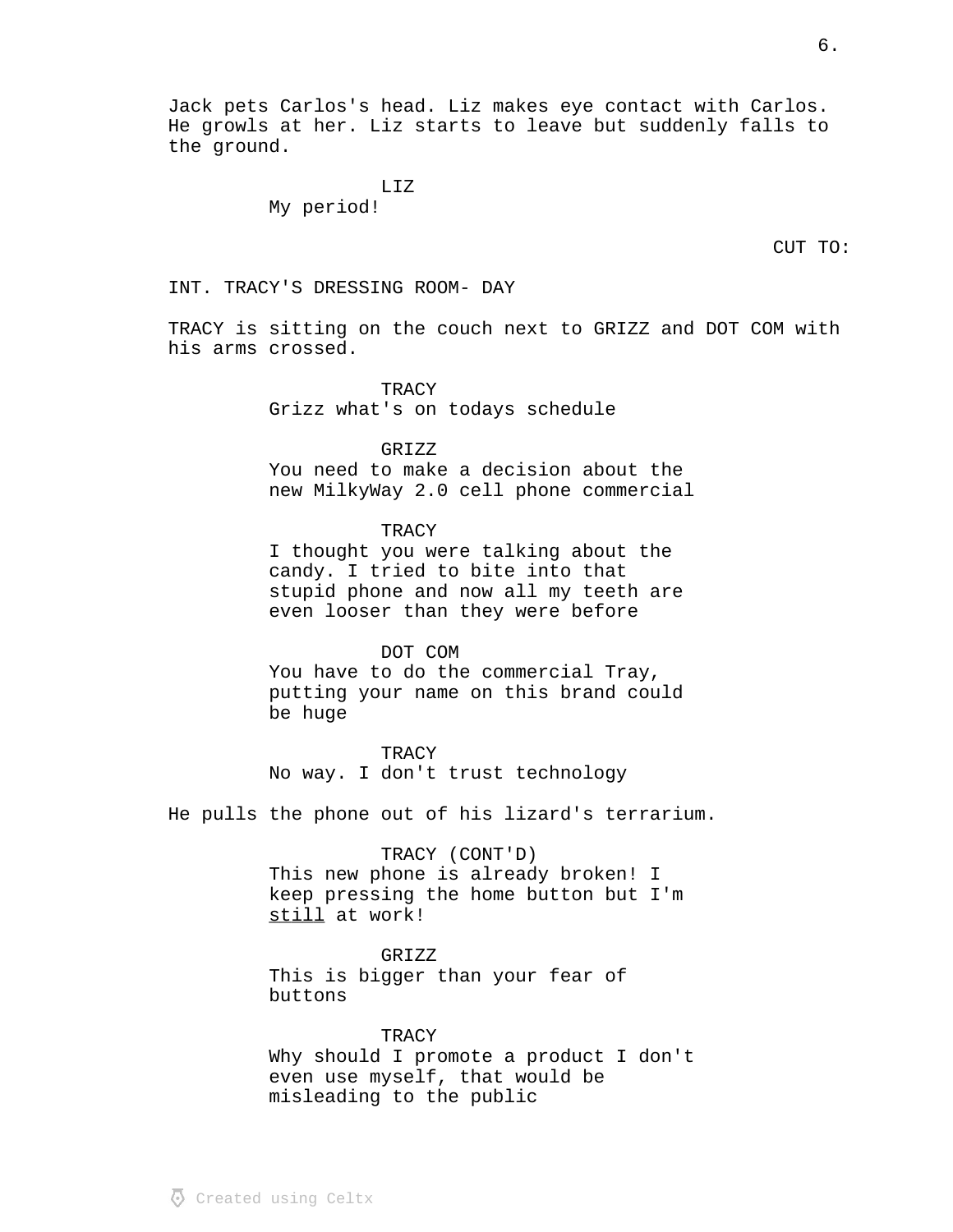DOT COM But Tray, just last month you did a promotional spot for "Bitch Spray"

# FLASHBACK TO:

INT. QVC STYLE STUDIO - MONTHS EARLIER

Tracy is doing a QVC style commercial for "Bitch Spray" in front of an audience.

# **TRACY**

Have you ever been in the club and bitches won't leave you alone? Now I don't have to worry because I use Bitch Spray. Just spray it in the air around you at the club and you won't have to worry about bitches anymore. This product has changed my life, and if you don't believe me just take it from my good friend Bradley Cooper!

Bradley Cooper walks onto the set.

BRADLEY COOPER Yeah I don't think I wanna do this. Shut it down

CUT BACK TO:

INT. TRACY'S DRESSING ROOM - CONTINUOUS

Tracy, Grizz and Dot Com are as we left them.

**TRACY** I have no memory of that

Grizz and Dot Com shake their heads as KENNETH walks in.

#### KENNETH

Mr. Jordan I got the new trail mix you asked for

**TRACY** Trail mix? Don't you mean M&M's with obstacles? I'm not in the mood Ken-dog

KENNETH Sir, why are you wearing your angry necklace?

Close-up of Tracy's diamond necklace that says "I'm Angry."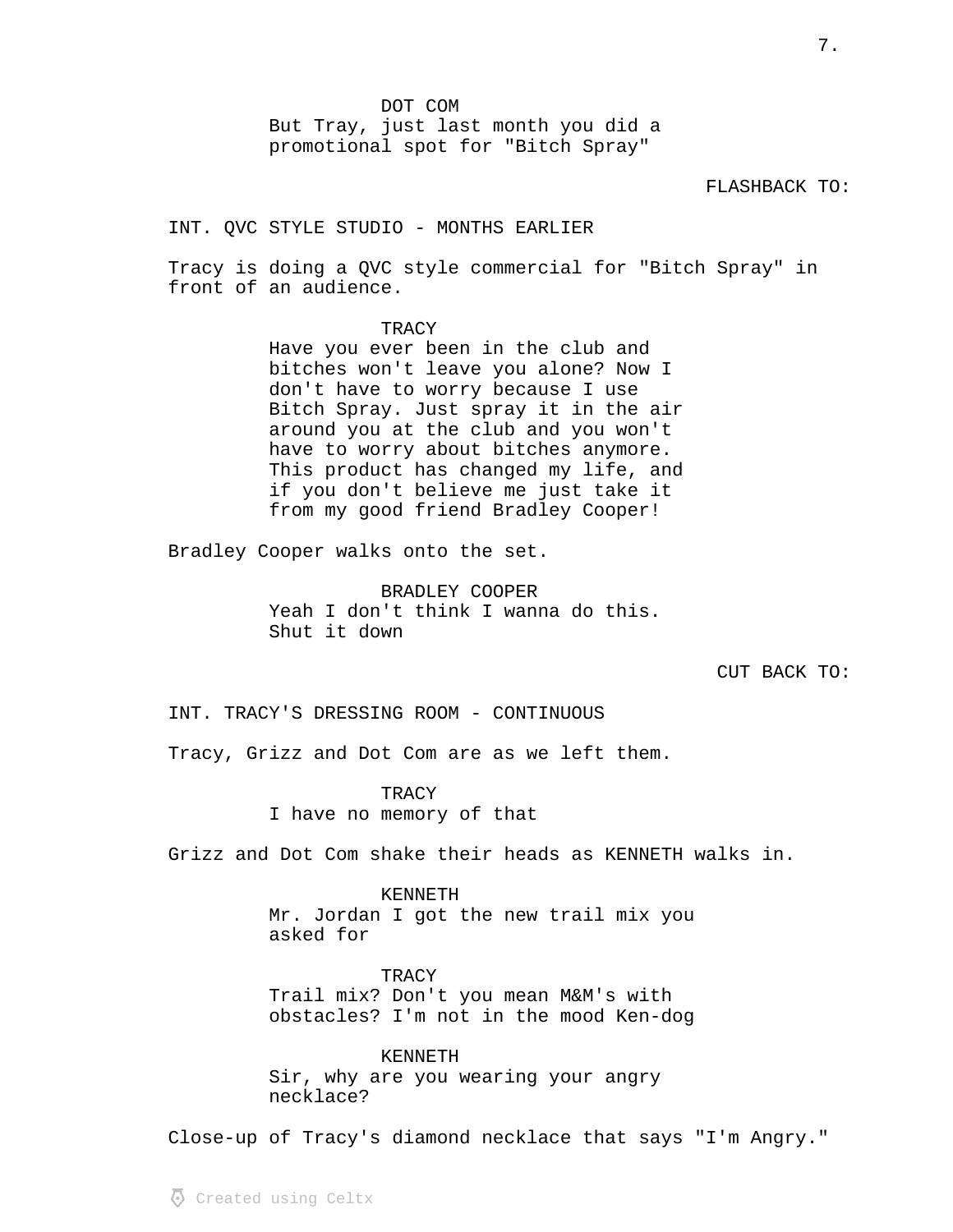#### TRACY

Because Ken, I don't know what to do about this commercial. Wait, you're young and hip, right?

# KENNETH

(nervous) Well of course I am. Why? Did someone see my personal file?

## **TRACY**

What do you think about me doing a commercial to promote the newest cell phone technology?

# KENNETH

I don't know much about cell phones, but once Ms. Maroney dropped hers in the toilet and I had to scoop it out with my bare hands. I do know that you shouldn't sign your name to something you don't believe in. It's like Reverend Gary always says, "Only sign checks made out to the Lord" Of course we actually write his name on it and he deposits them for God into the bank of sinners!

**TRACY** So then it's settled. I'm not doing it

DOT COM They'll pay you five million dollars

**TRACY** Let's do this thing

CUT TO:

INT. JENNA'S DRESSING ROOM - DAY

Liz enters to find JENNA looking at herself in the mirror.

LIZ (hesitating) Hey buddy, are you excited to stay with me?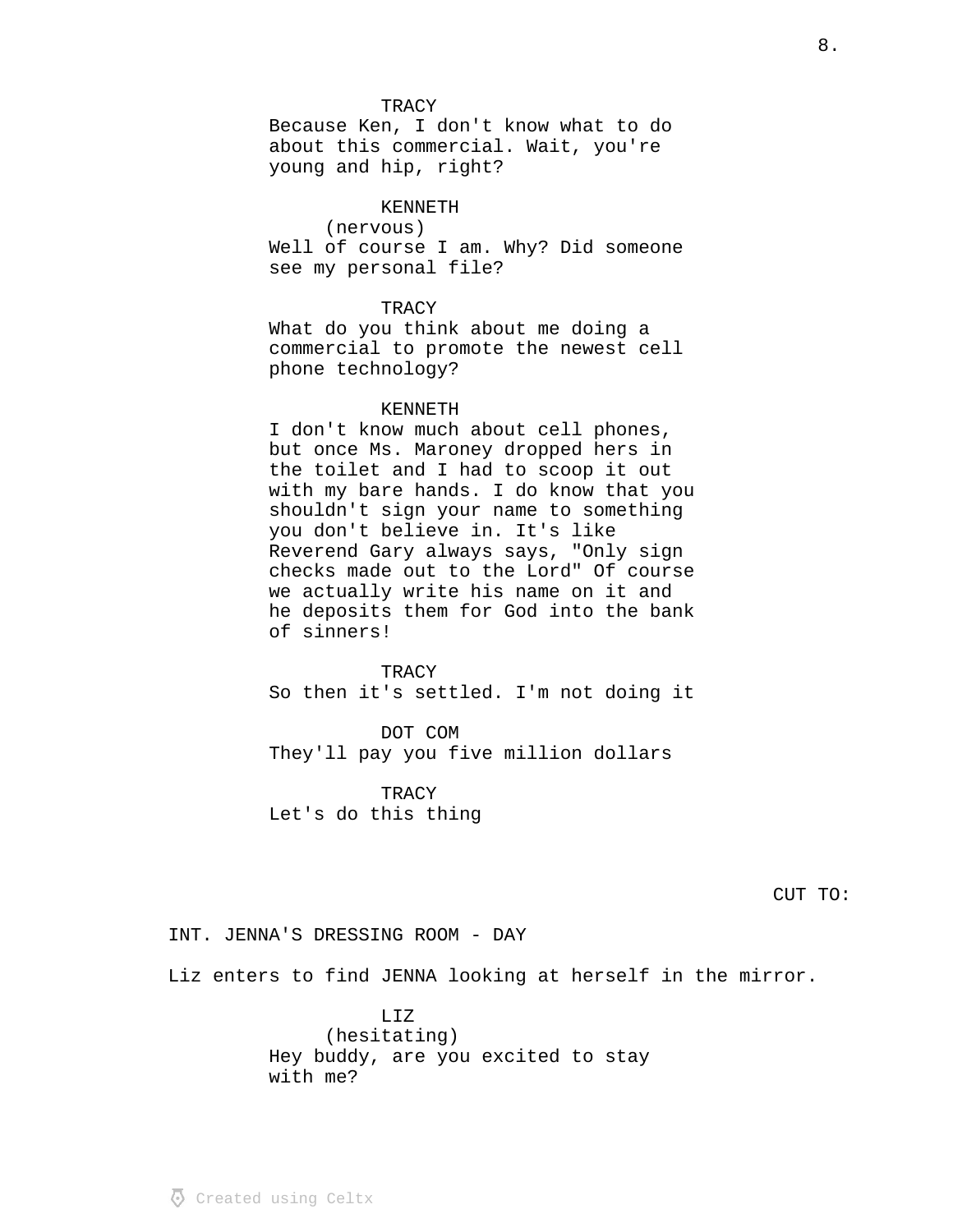#### JENNA

Of course! It's just like old times! Remember when we would drink rosé and sing karaoke duets together?

LIZ

How could I forget. You always insisted on singing both parts in "Summer Nights"

#### *JENNA*

Sandy is blonde Liz, and you don't have the vocal range that John Travolta and I do

LIZ

So I've been told. Anyway, you can bring your stuff over after rehearsal

# *JENNA*

Thanks Liz, who knew people liked French pastry chefs so much? This is worse than that time I brought that cat I rescued from an abandoned Radio Shack to that Humane Society fundraiser

# LIZ

Jenna that cat had rabies. It bit George Clooney's girlfriend on the red carpet. It was a pretty big deal

JENNA She had just turned 18 Liz, it wasn't a real legal issue

LIZ Just try to be more careful. When you go on those shows remember you're representing TGS

## JENNA

Oh don't worry Liz, I never even mention TGS

LIZ (sighing) Great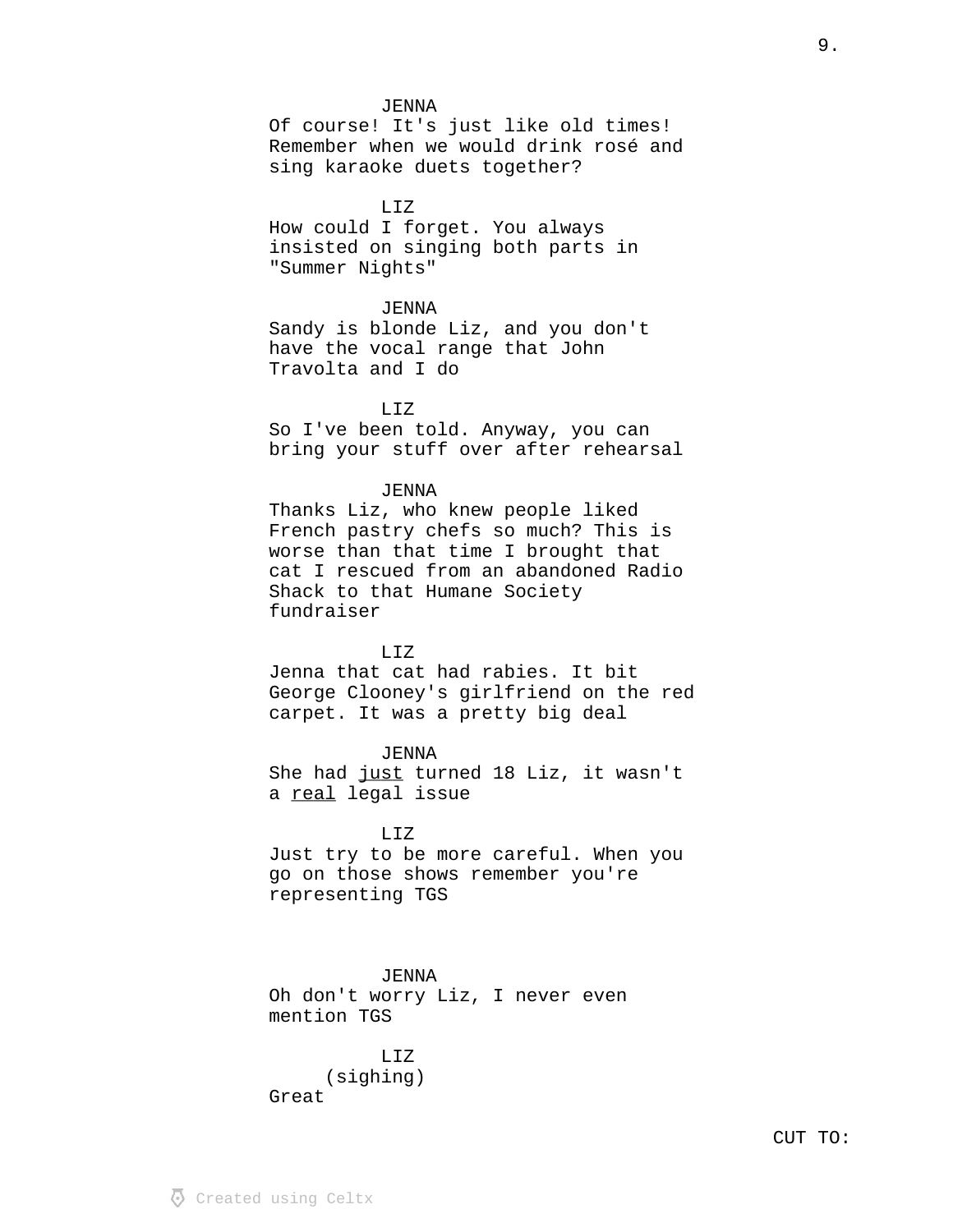#### INT. JACK'S OFFICE - A LITTLE LATER

Jack is trying to get Carlos to play fetch with him.

**JACK** Do you want the ball?!

Carlos stares blankly back at Jack. Kenneth enters.

## KENNETH

Hello sir, Oh my who is this?

#### JACK

Kenneth meet Carlos, Hank Hooper's dog. I'm taking care of him this week while Hank's out of town. but I can't get him to do anything. He won't eat or sleep and he seems to have no interest in any of the toys I bought. Even this one

Jack holds up a money bag squeaky toy.

## KENNETH

Back in stone mountain I had a dog and he was like the brother I never had. Because my brother Jared was killed by a dog

#### JACK

I can't send a sick dog back to Hank. Maybe if Carlos sees you eat he will want to try

#### KENNETH

Good idea sir

Kenneth gets down on the ground on all fours and starts to eat the dog food out of the bowl. He starts to gag, but keeps eating. He gives Jack a thumbs up.

CUT TO:

# INT. LIZ'S APARTMENT - NIGHT

Liz enters her apartment hunched over carrying Jenna's bags. She drops them violently to the ground. Jenna is lounging on the couch.

> *JENNA* Careful, my intimates are in there!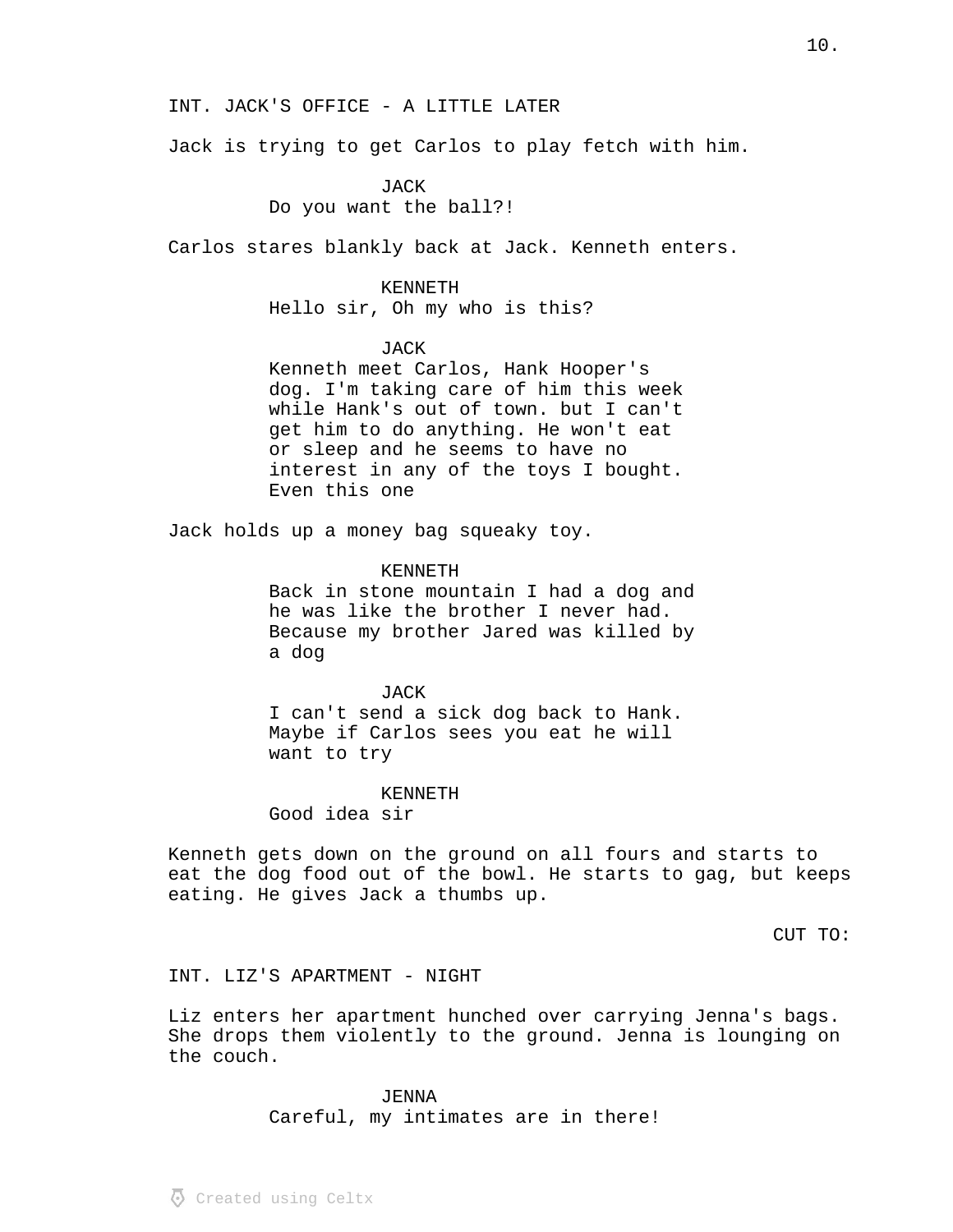$LITZ$ (annoyed) Why do I have to carry all your stuff while you get to relax?

# JENNA

I told you, I can't do any physical movement that requires my hands for at least three hours or else my nails will fall off. It's this new nail polish that's made with real shards of glass

Liz walks over and picks up the bottle of nail polish from the coffee table and squints as she tries to read the label.

> LIZ Jenna the label is in Mandarin or something, I don't think this stuff is safe

> > **JENNA**

Yes Liz, you can borrow it

Liz collapses onto the couch next to Jenna.

# LIZ

Remind me again why you couldn't stay with Paul?

# JENNA

He's subletting his place to a group of Cher impersonators while he's away for work

LIZ

I didn't know there was so much travel involved with being a female celebrity impersonator

# *JENNA*

It's a very competitive market Liz. Not many man can spread their legs as far apart as Paul. But sometimes I worry that the time apart is putting a strain on our relationship. I mean, the sex is not nearly as terrifying as it used to be

# LIZ

Gross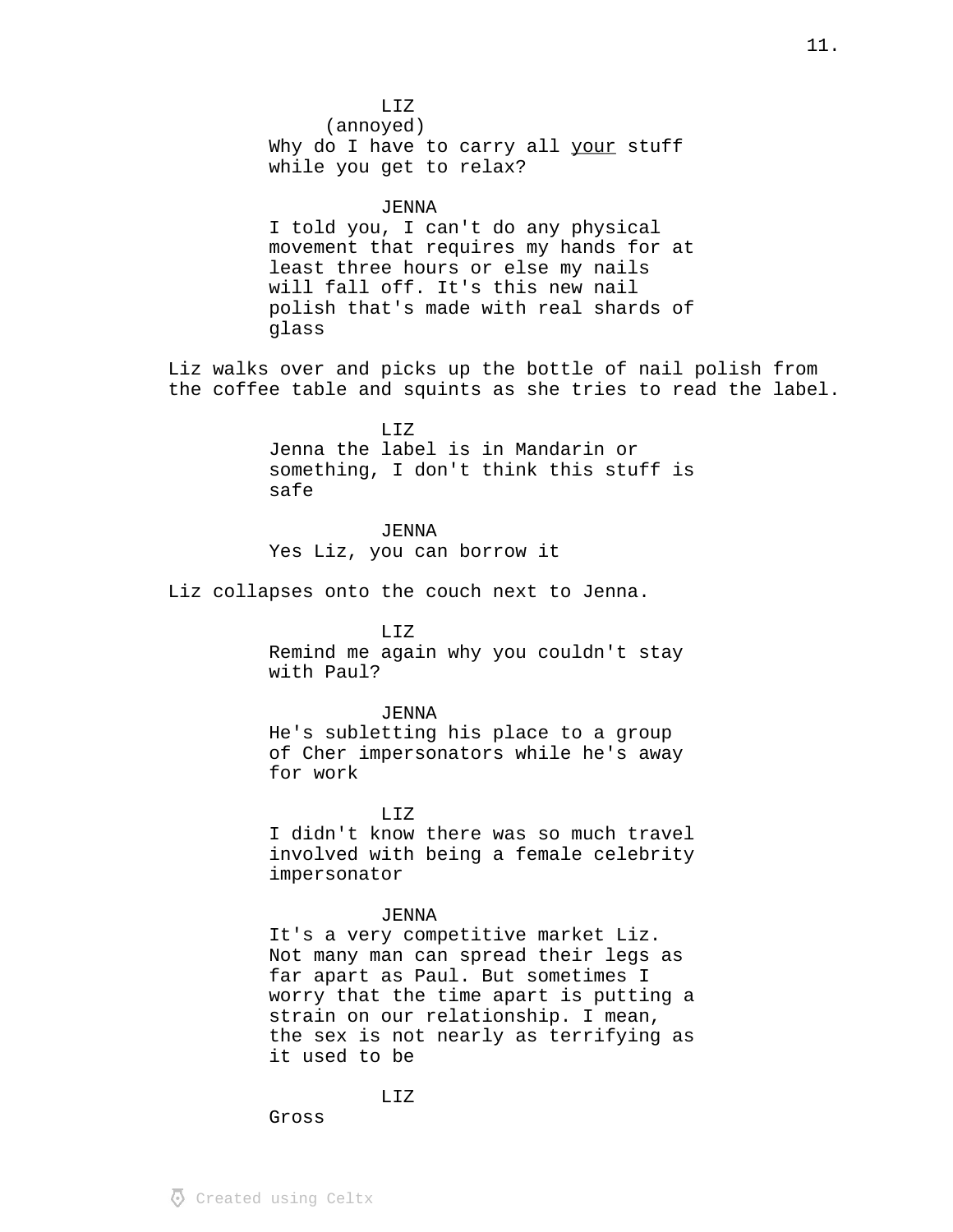JENNA We've been together for awhile now, and I know it seems crazy because of how beautiful I am, but do you think it's possible he's lost interest?

LIZ

I'm probably not the best person to ask for love advice right now. The last person I went on a "date" with turned out to be two twelve-year-olds in a trench coat who were catfishing me just to score R-rated tickets to "Hot Bitches 2."

Jenna looks at Liz disapprovingly.

LIZ

I'm sure Paul is still in love with you. Try not to worry about it. I know! Why don't we watch the "Cooking For One" marathon I have saved on my DVR! And I think I might have some wine in the fridge

She jumps up from the couch and into the kitchen. She calls out to Jenna.

> $T, T, Z$ (yelling from kitchen) It might be a little old, I bought it as a reward for when I finally finish building a new shelving unit for all my self-help books--

Jenna turns to see a pile of wood next to a large stack of books in the corner of the apartment. Liz returns to the living room where Jenna is now pretending to be passed out on the couch snoring.

CUT TO:

INT. TRACY'S DRESSING ROOM- NEXT DAY

Jenna is walking by Tracy's dressing room when he calls out to her.

> TRACY My baloney! I need your advice

Jenna enters.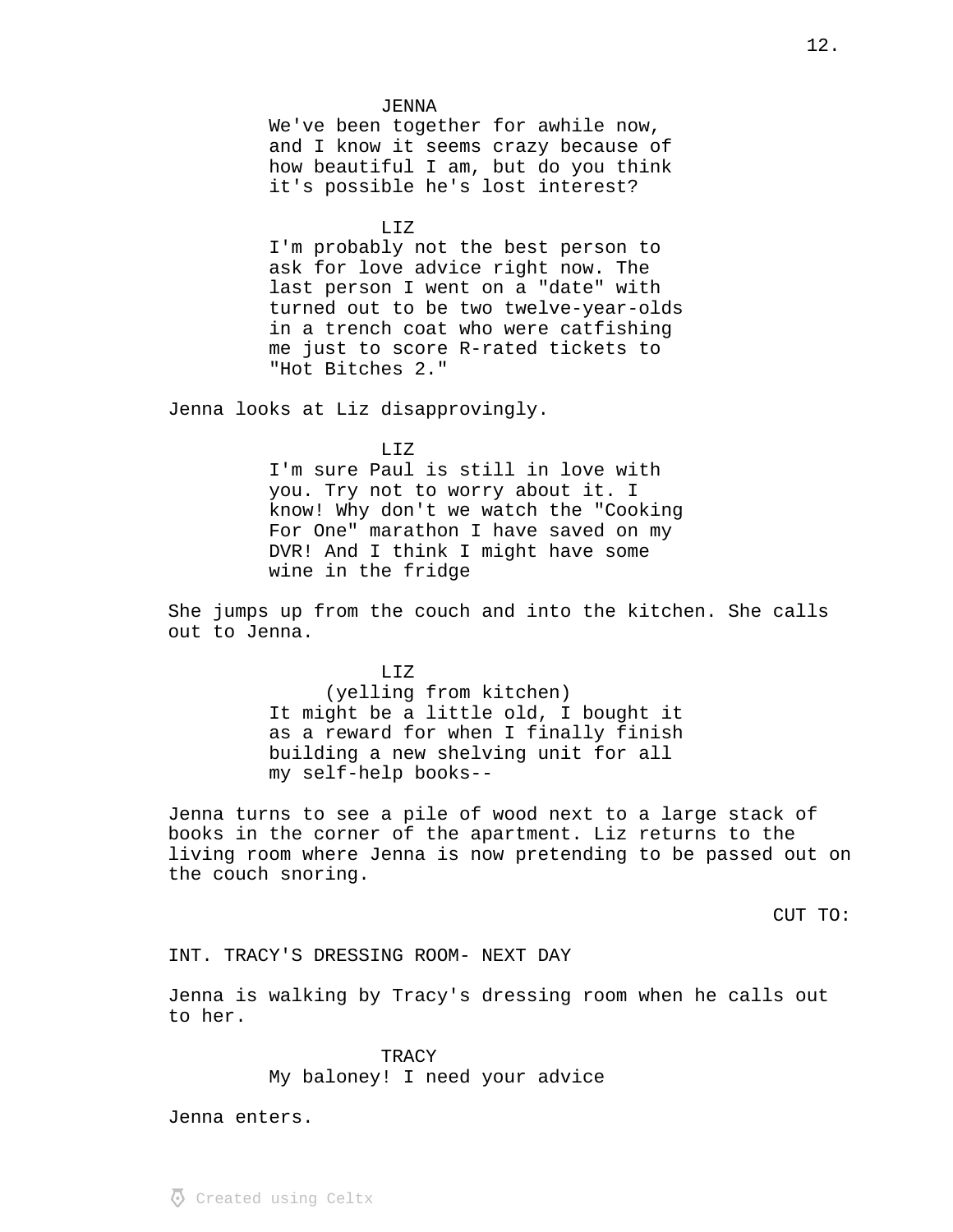JENNA Hold on, I'm in the middle of a Twitter war with Diane Keaton's fedora. Jenna types away viciously on her phone. *JENNA* There, that should do it. What's up? **TRACY** Do you think it's okay to lie about something if it means you get a ton of money? JENNA Of course, we're famous. Lying is what we do best. Do you really think Taylor Swift drinks Diet Coke? TRACY Hell no JENNA Exactly. You're just in it for the money, like the time I let Kid Rock slow grind on me at Donald Trump's charity party for the middle class TRACY I knew you'd never steer me wrong JENNA Well, I am the best, aren't I? Jenna's cell phone dings. She has a new message. She pulls out her phone to check it. JENNA I have to go finish cyberbullying this 14 year old. Good luck with...uhh...whatever it was!

Jenna exits Tracy's dressing room.

INT. JACK'S OFFICE - LATER THAT DAY

Jack is finishing up a phone call with Hank when Liz enters.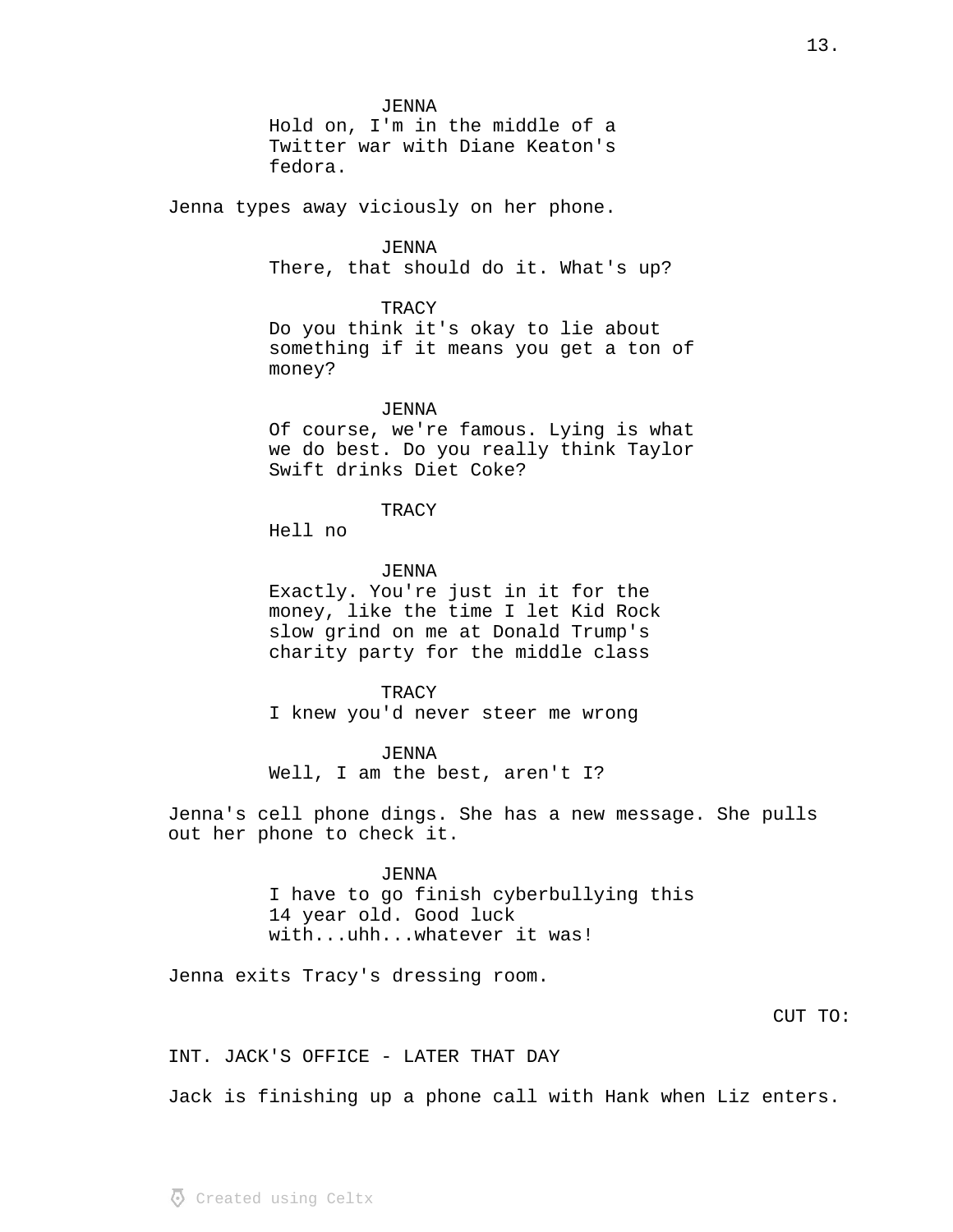JACK (on the phone) Yes sir, Carlos and I are getting along perfectly....Yes I think he does miss you...In fact he's barking into the phone right now.. Jack gestures to Liz who tries her best to imitate a bark but

it comes out sounding more like a strange demonic mumble that turns into a burp.

> LIZ (deep voice) Bark, ruff, bark

Jack motions her to stop.

JACK Yes sir, I'll talk to you later have a nice trip

He hangs up the phone.

JACK So, what famous Lemon problem are you having today?

LIZ I don't always have a problem. I don't only come up here to complain about my life

FLASHBACK TO:

INT. JACK'S OFFICE - MONTHS EARLIER

Liz wearing her TGS hoodie is pacing back and forth in front of Jack's desk.

> LIZ Why even bother putting one tiny piece of chocolate behind each door, as if I'm not just going to eat every piece on December 1st...

> > FLASH TO: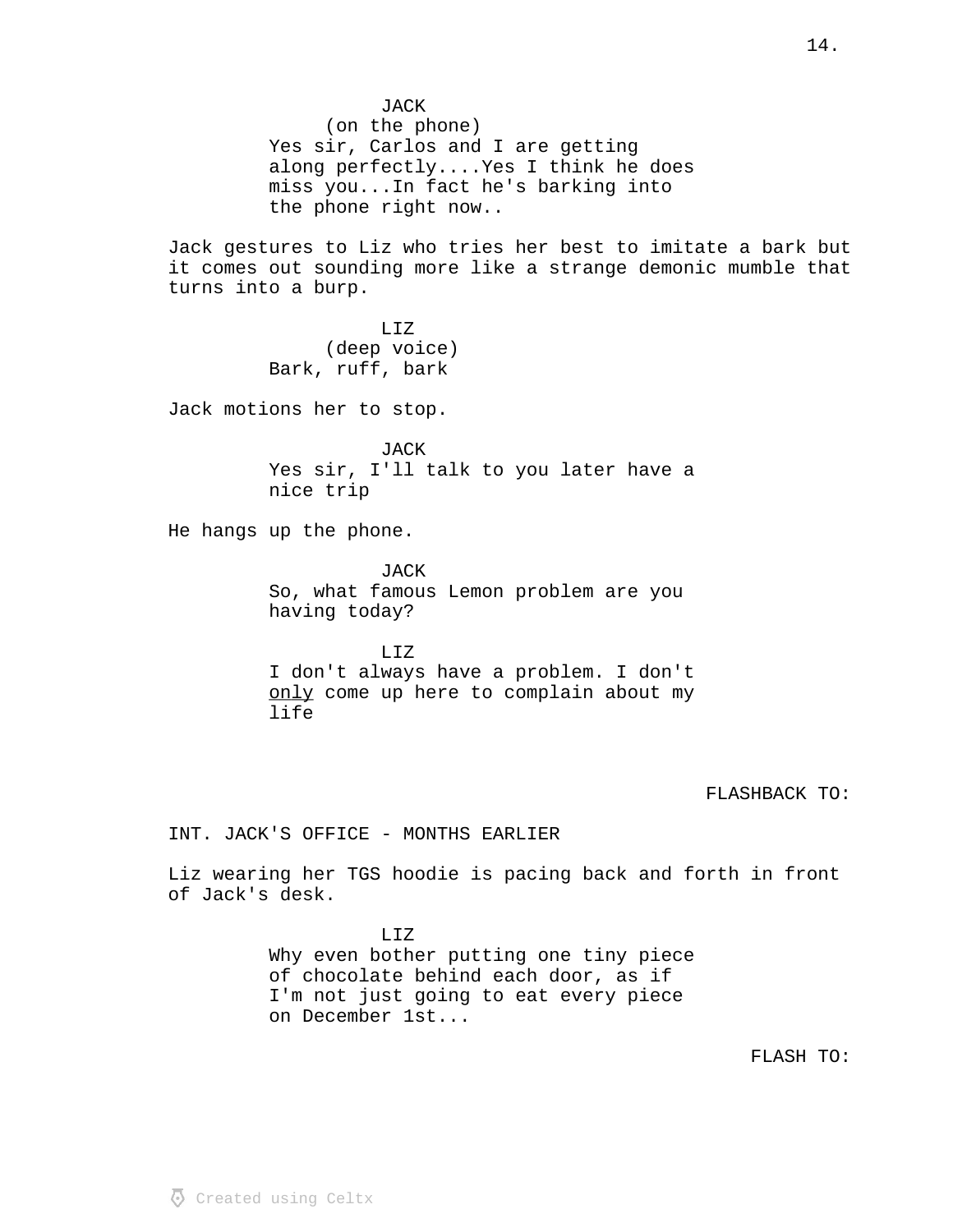Liz wearing her TGS hoodie is laying down on Jack's couch holding a pillow closely.

> LIZ The whole time Bridget is at camp in Mexico she plays soccer with her hair down! It's so unrealistic, and keep in mind this is a movie about a pair of magic pants...

> > FLASH TO:

INT. JACK'S OFFICE - MONTHS EARLIER

Liz wearing her TGS hoodie stands aggressively in front of Jack's desk.

> LIZ (angry) I don't care how in love you are, if it's over 75 degrees outside, there is no reason to hold hands...

> > CUT BACK TO:

INT. JACK'S OFFICE - CONTINUOUS

Liz and Jack are as they were. Liz sniffs her hoodie and cringes.

> LIZ Fine, well if you don't want to hear my about my problems then--

JACK (interrupting) Just get to the point

#### LIZ

Jenna is proving to once again be the roommate from hell. Last night she set a fire, while she was sleeping!

JACK

Jenna's a sleep-arsonist?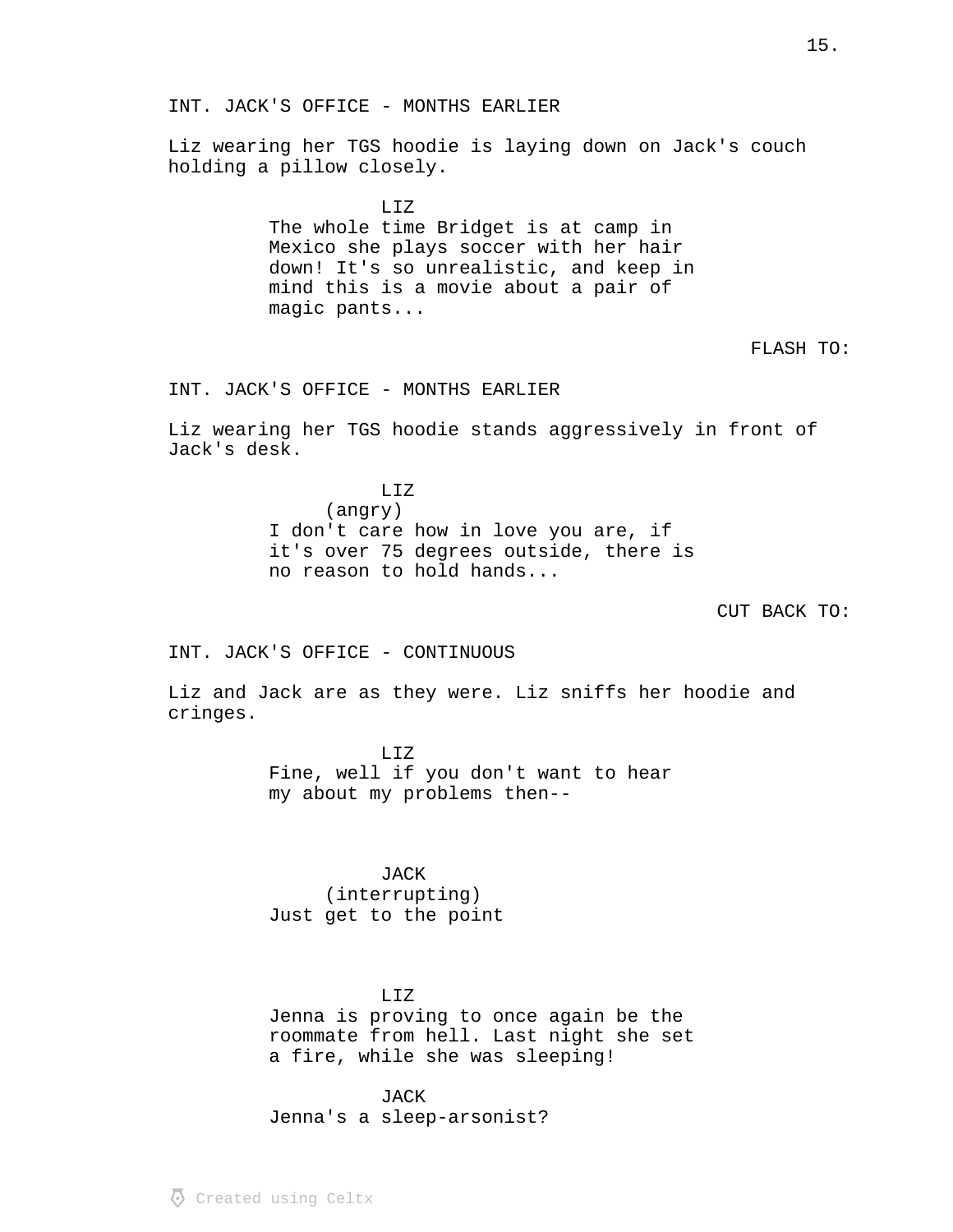We just can't live together. This is why I moved out of our apartment in Chicago. We don't do things together ever. That's why our friendship works JACK Yes but you are still competitive with one another. It's just a part of your nature, as women Liz rolls her eyes. LIZ Right, because men never try to compete with each other Jack walks over to pour himself a drink. JACK Men are just more evolved, Lemon. All we need is scotch and ass LIZ Where did you get that from? An ad for Axe body spray? JACK

 $LITZ$ 

Just give Jenna another chance, she will be out of your hair soon

LIZ I hope you're right. Because I woke up to her braiding my hair this morning

As Liz exits we see a large chunk of hair is missing from the back of her head.

FADE OUT:

#### END OF ACT ONE

## ACT TWO

FADE IN:

EXT. CENTRAL PARK - SAME TIME

Kenneth is walking Carlos in the park when suddenly Carlos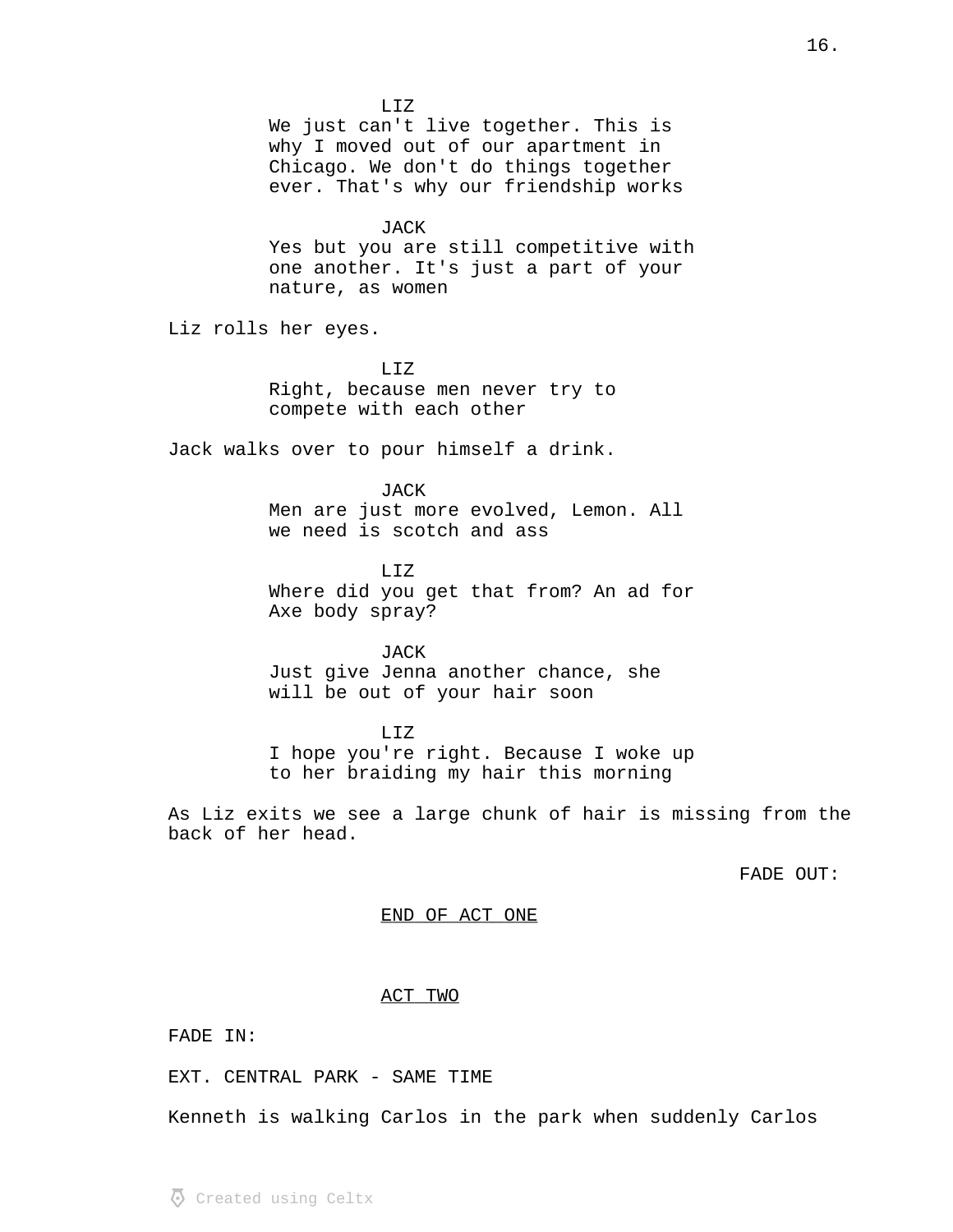stops to go to the bathroom. When he finishes they continue walking. A homeless man yells at Kenneth from the other side of the street.

# HOMELESS MAN

Hey! Pretty boy! You have to pick up after your dog, what's this look like a giant toilet bowl? I don't go to where you work and take a dump and just lea-- oh you know what, you got me. I do

KENNTH (talking to himself) Well I grew up on a farm where everywhere was the toilet

Kenneth looks around for something to pick up the dog's waste. He makes eye contact with Carlos. He reluctantly takes off his page jacket and scoops up the dog's waste with it.

# KENNETH

(Looking up to the sky) Forgive me, rainbow peacock

HOMELESS MAN Nah, man. That's messed up

CUT TO:

INT. STUDIO HALLWAY - LATER

Tracy is trying to figure out his new phone when Pete approaches.

> PETE Tracy did you sign the paperwork for the Milkyway 2.0 contract?

## TRACY

You know it

He takes the stack of papers from Dot Com and hands them to Pete.

> PETE The line where you were supposed to sign your name is blank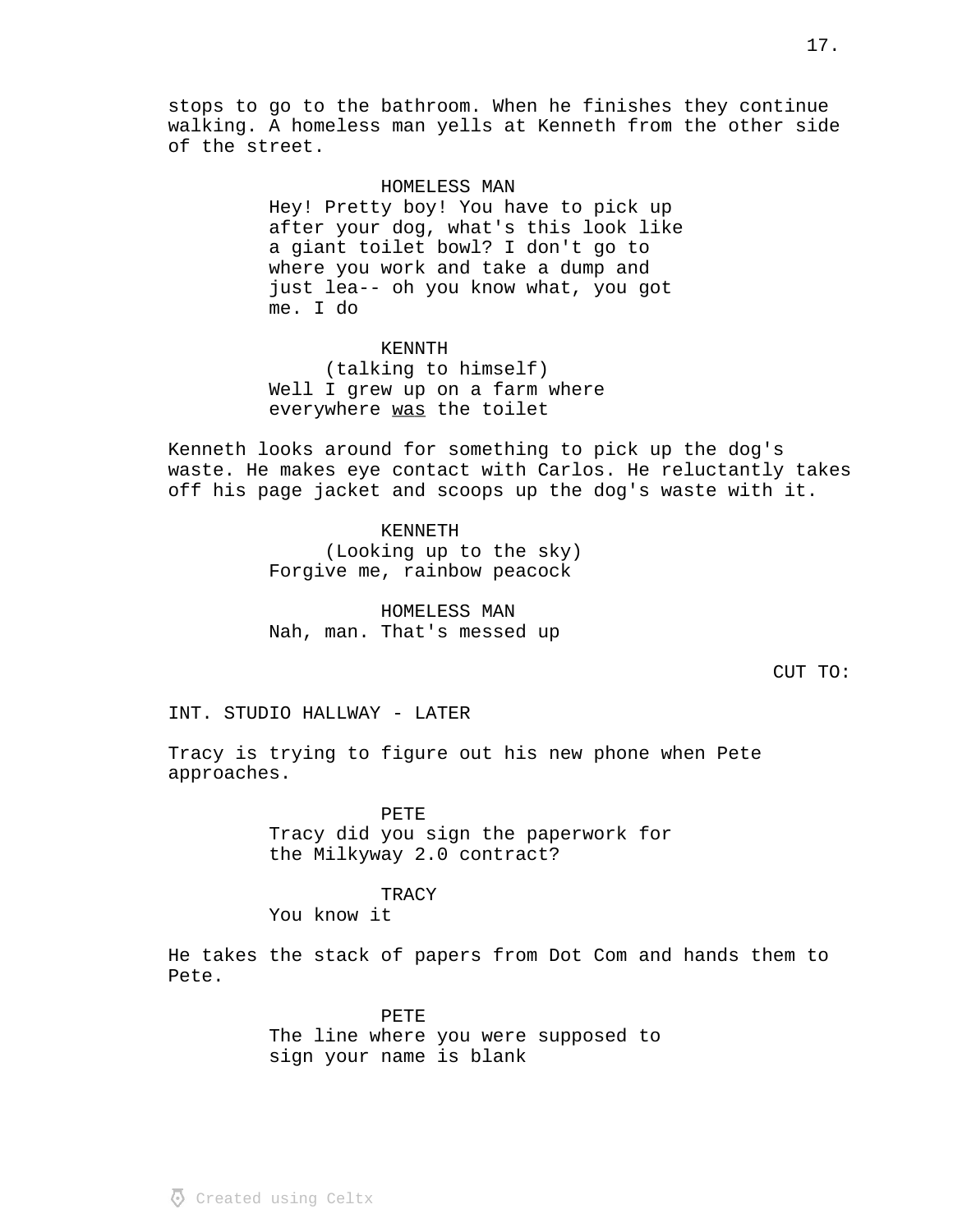**TRACY** I signed using invisible ink. The only way to see my signature is to soak the paper in urine

PETE Yes, because just signing the paper with a pen would have been too easy

TRACY You get me Pete

He hands Pete a urine sample.

TRACY (CONT'D) Here, I have extra

Pete reluctantly takes it. He turns to walk down the hall.

PETE Why is this my life?

CUT TO:

INT. LIZ'Z OFFICE - NIGHT

Liz is working late in her office. FRANK enters wearing just a bathrobe and underwear while drinking a carton of milk. He starts to take off his robe.

> LIZ Frank? What are you doing?

FRANK What? Oh. Um...I don't sleep naked on the couch in your office when my mom has her boyfriend over to watch Dancing with The Stars

LIZ

What?

FRANK I mean, nothing. Why are you here? I thought you went home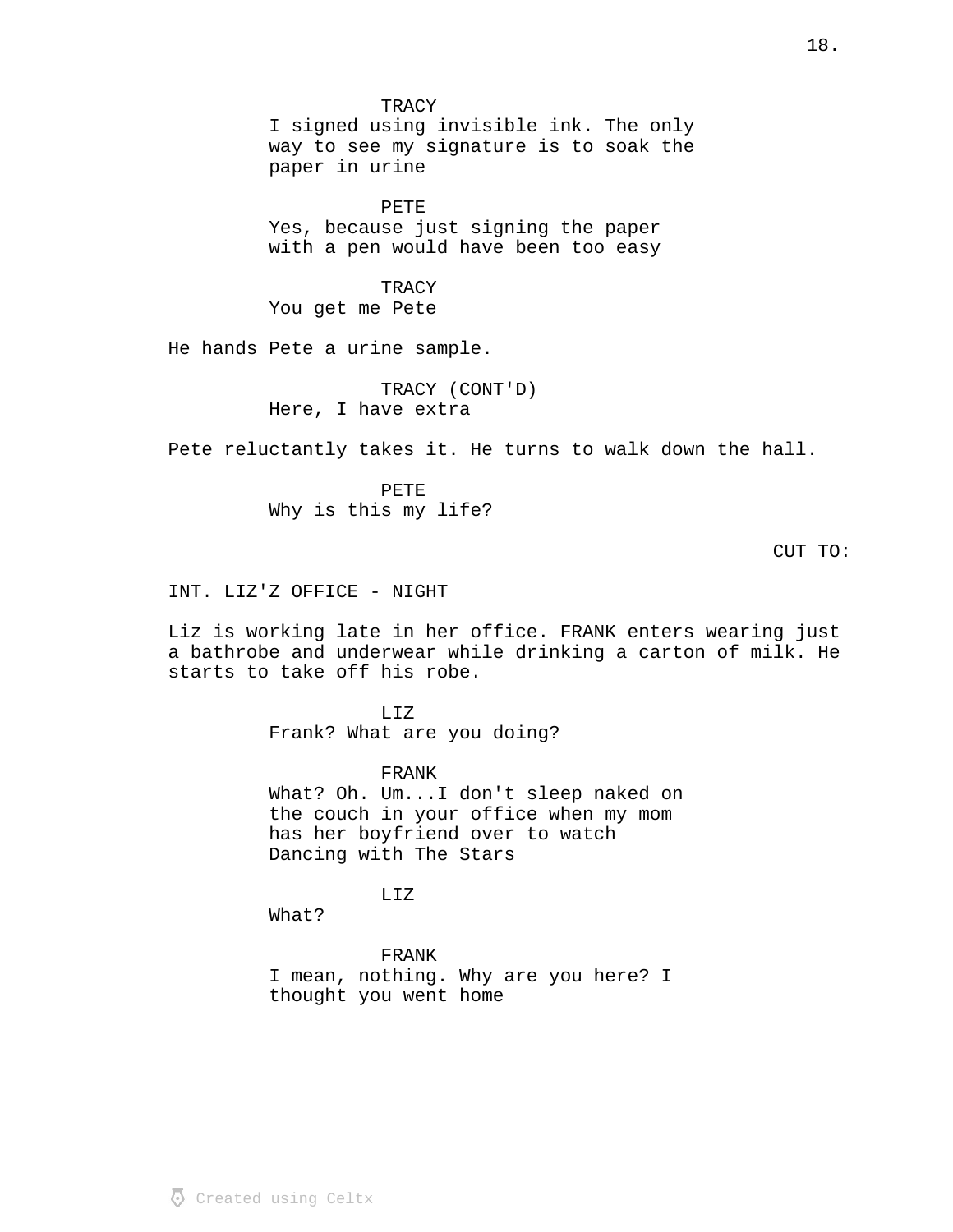LIZ I'm avoiding Jenna. I can't stay in my apartment when she's there

FRANK But it's your apartment

LIZ I guess I'm just still holding onto some of my anger from when we used to be roommates

FRANK (sarcastic) You? holding onto a grudge?

FLASHBACK TO:

INT. LIZ'S APARTMENT - YEARS EARLIER

Liz is standing in her doorway writing a check for a Girl Scout

LIZ

Just so we're clear, this year I'm only buying 10 boxes instead of my usual 20 because last time my Tagalongs were tampered with. The second sleeve of cookies was not filled to the top.

CUT BACK TO:

INT. LIZ'S OFFICE - NIGHT

Liz and Frank are as we left them.

LIZ C'mon Frank I'm not that horrible

Frank starts to protest. We see a transition for another flashback but it is cut short.

> LIZ (annoyed) Okay I get it!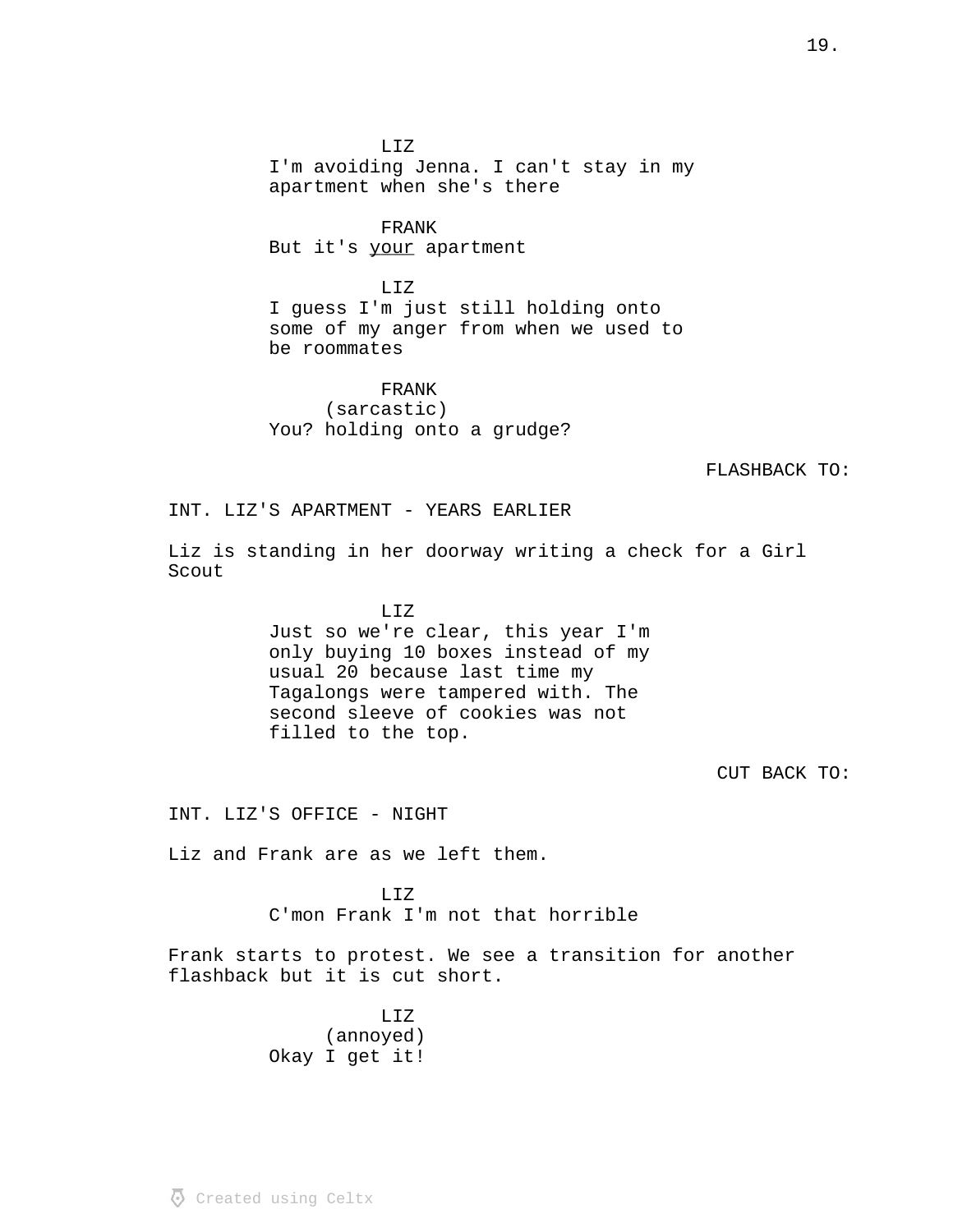#### FRANK

All I'm saying is that you might feel better if you finally getting some revenge. You know, level the playing field a bit

LIZ I'm not sure that's the best way to fix our friendship

# FRANK

Fine. Then just let the anger build up inside you until you do something drastic that you end up regretting

Frank starts taking off his robe again and sits on the couch.

LIZ C'mon I eat on there!

She covers her eyes with her laptop and hurries out of her office.

CUT TO:

INT. STUDIO - NEXT DAY

Tracy is reading over his lines for the commercial.

PETE

Alright Tracy we're gonna do a full run through. Places everyone!

Tracy enters the set of a phone store. An actor playing the sales clerk stands behind a counter.

> PETE And, action!

ACTOR Hello sir are you interested in purchasing the new MilkyWay 2.0?

TRACY Yes, please tell me more

ACTOR Our newest model has voice activation features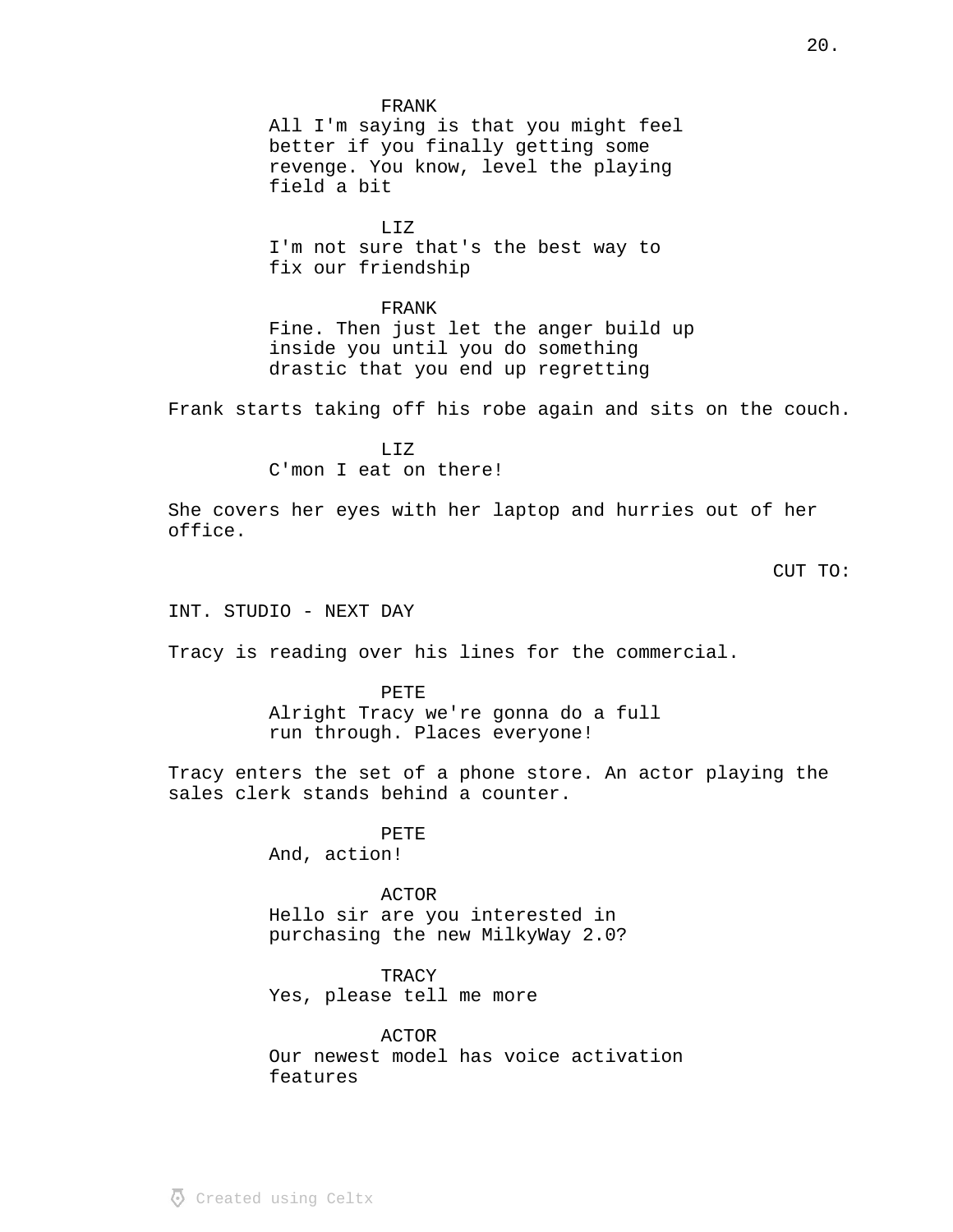**TRACY** So it can follow vocal commands?

#### ACTOR

It can do more than that! It can actually predict what you are going to ask!

**TRACY** Hold up, this phone can read my mind?

The actor looks at Pete for help. Tracy has gone off script. Pete shrugs.

> ACTOR Well, it tracks your habits and tries to guess your needs

Tracy grabs a phone off the display and starts to scream at it.

> **TRACY** What number am I thinking of?!

ACTOR I don't think that's how it works

TRACY This phone is racist

CUT TO:

INT. JACK'S OFFICE - SAME TIME

Jack enters to find Kenneth sleeping in the dog bed he bought for Carlos. He tries to shake Kenneth awake. Kenneth grabs Jack's hand and tries to cradle it while sleeping.

> JACK Kenneth! Wake up!

KENNETH (frantic) What? No! Not the hill people!

JACK Where is Carlos?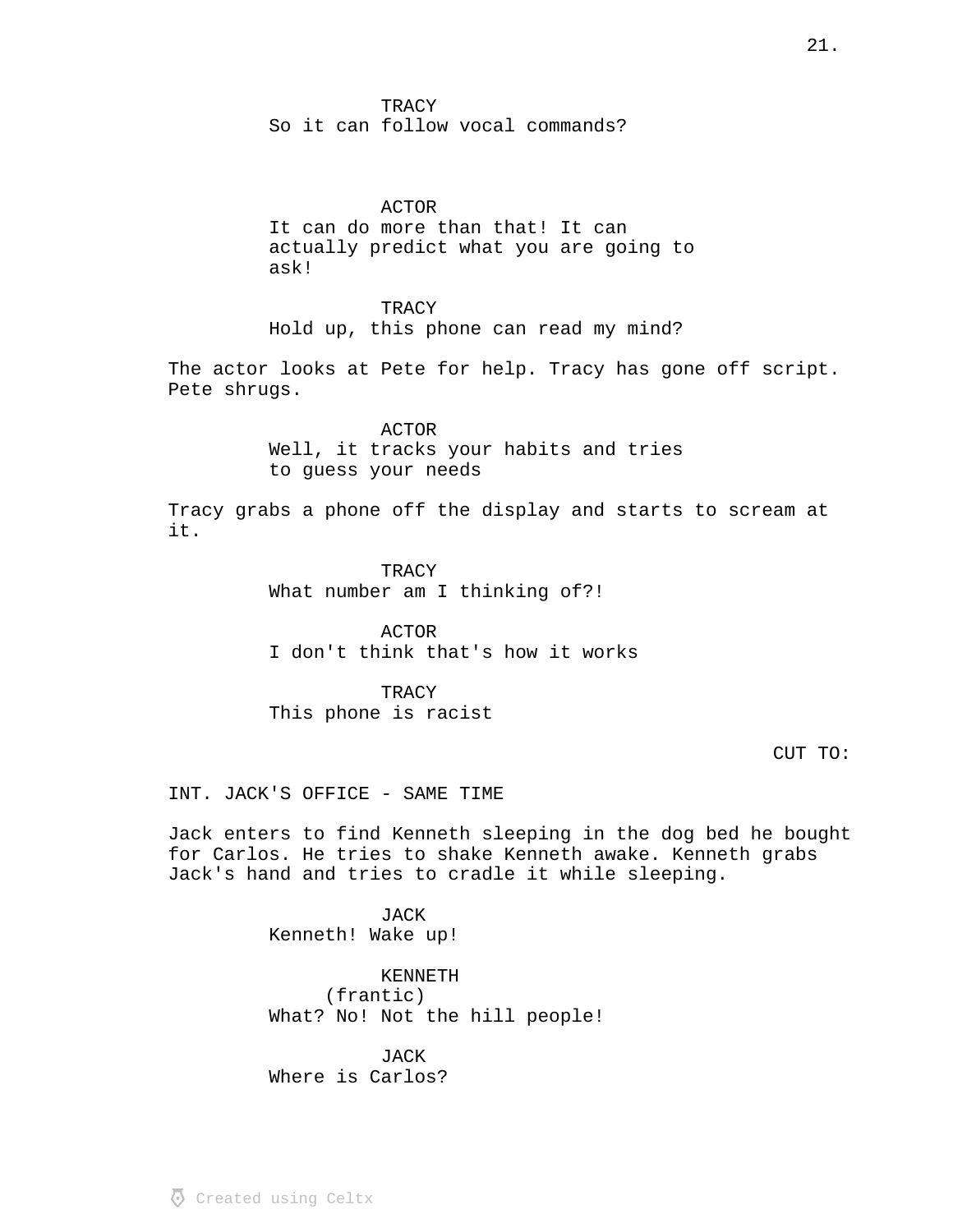# KENNETH I don't know sir. I was trying to show him how to sleep in the dog bed but I must have fallen asleep myself. Being a dog father is hard work

JACK (angry) I'm the father in this scenario! You're the mother!

Jack grabs a newspaper from the table and rolls it up. He hits Kenneth with it as if he were a dog.

> JACK Bad Kenneth!

#### KENNETH

I'm sorry sir, I promise I'll find our son

Kenneth rushes out of Jack's office on his hands and knees. Jack looks at his TV to see the feed of Tracy's commercial being filmed. Half of the set is knocked over and Tracy is trying to smash one of the fake display phones with a hammer.

CUT TO:

INT. STUDIO HALLWAY - MOMENTS LATER

Jack is rushing down the hallway when he notices a blonde woman from behind standing near the page desk. He checks her out.

> **JACK** You must be one of the new dancers, let me show you--

The woman turns around. It's Liz. Her bleached hair and eyebrows do not look flattering.

> JACK (shocked) Albino lesbian!

LIZ I finally figured out how to get revenge for all the crap Jenna's put me through over the years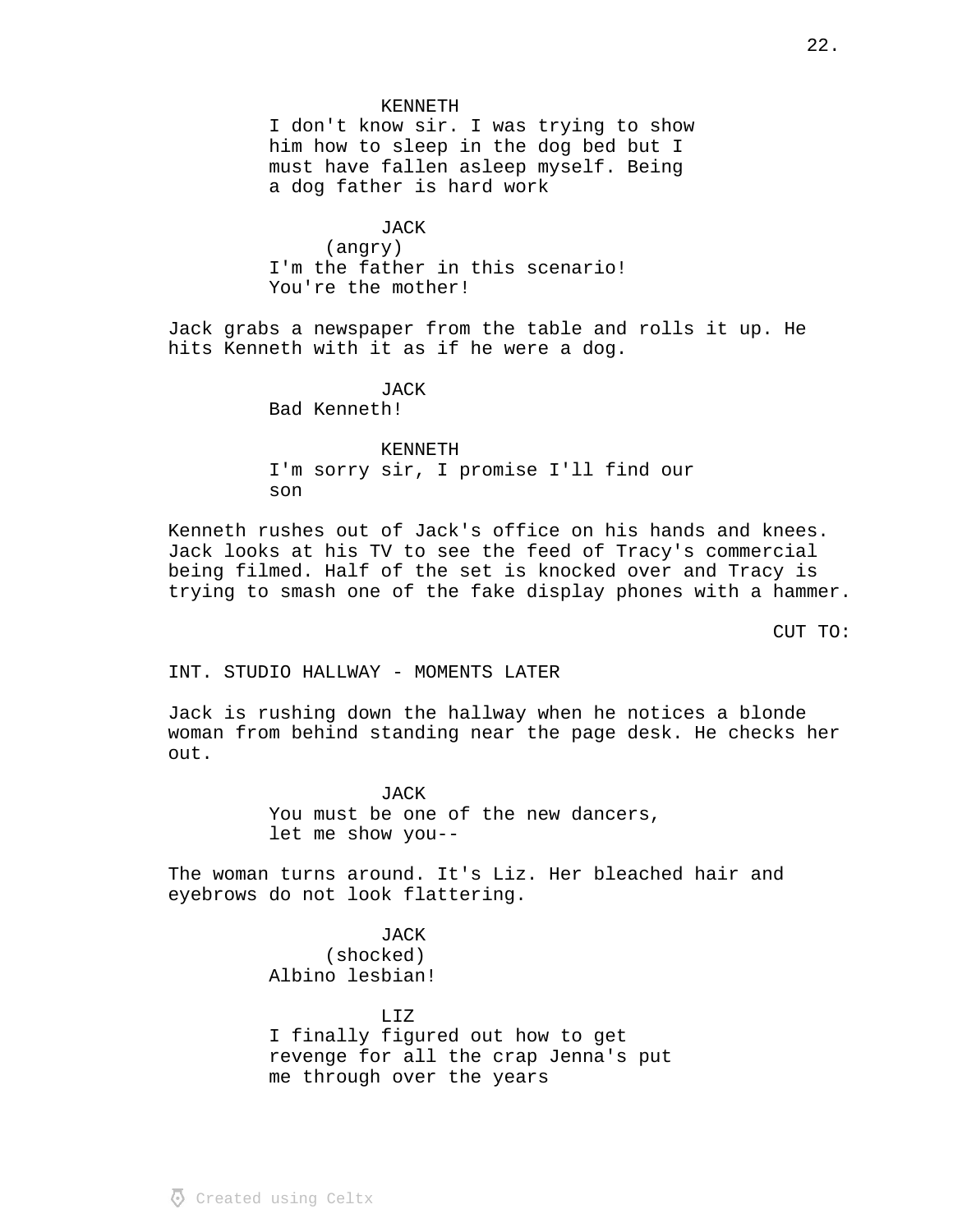# JACK

(scared) Where did your eyebrows go?

LIZ Well at first I was just doing my hair but some of the bleach dripped onto one eyebrow and then into my eye causing me to be blind for a few minutes--

#### JACK

Well congratulations Lemon, not only will you ruin Jenna's life but you've also ruined blonde women for me

Liz gives herself a high five. Kenneth crawls by on his hands and knees sniffing around for Carlos.

> JACK Now if you'll excuse me I have to stop whatever is happening on your stage

Jack rushes away. Jenna walks out of her dressing room and is looking down at her phone.

> JENNA Why won't this teen give up already? I've commented "fat" on all her prom photos!

Liz nervously poses by the page desk waiting for Jenna to look up at her new hair.

> LIZ Oh hey Jenna did you have a chance to look over that Kardashian sketch?

Jenna looks up at Liz. Her eyes go dark. She drops her phone. Liz gets nervous

> JENNA What. Have. You. DONE?

LIZ Oh this? I just thought I'd change things up a bit

Jenna flips the page desk over. She grabs her framed cast photo off the wall and smashes it over LUTZ'S head who happens to be walking by.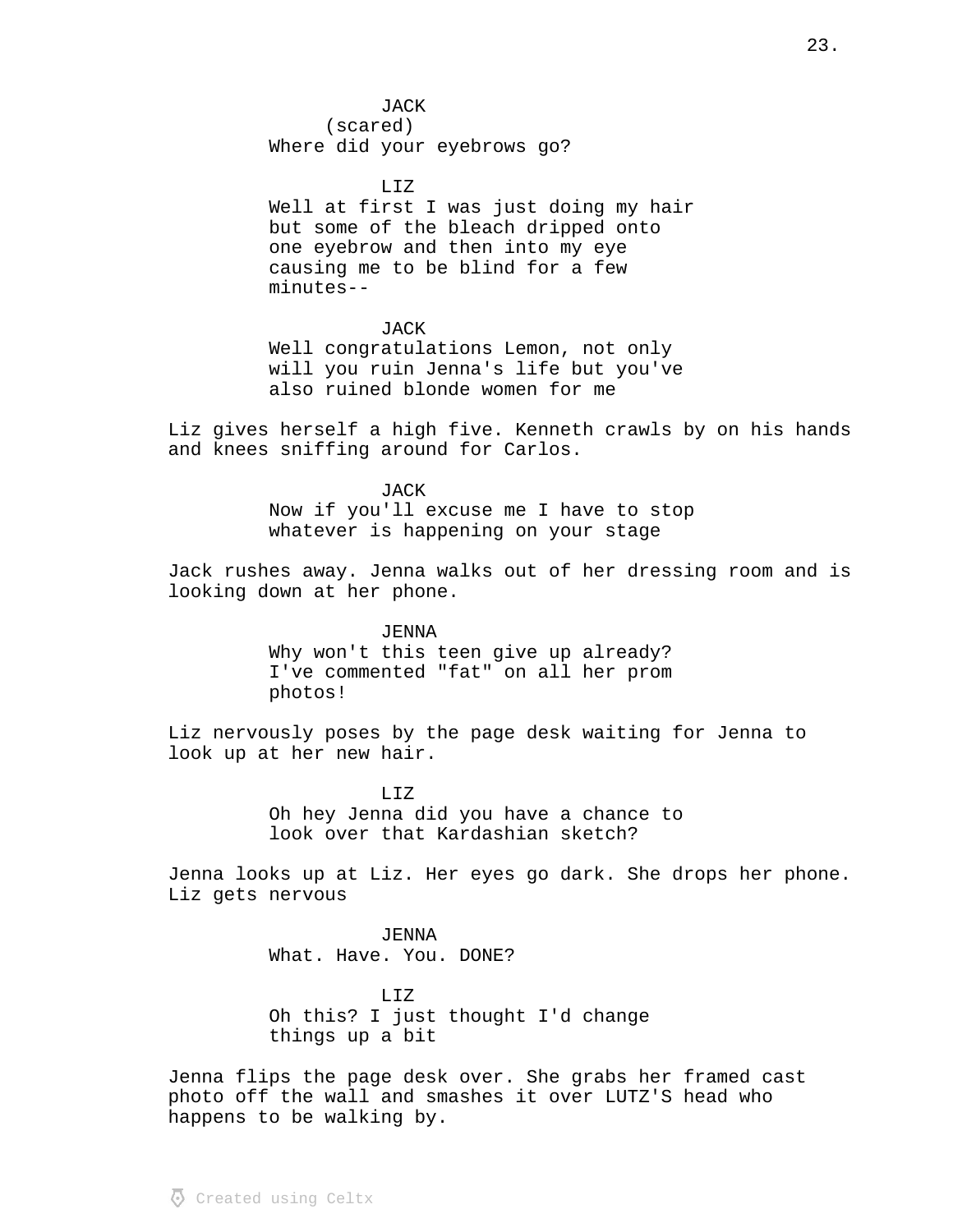LUTZ (crying quietly) Mommy's baby!

LIZ Jenna! Stop!

JENNA You have always been jealous of me and this proves it! Only one person here can be blonde and that's me!

LIZ What about Cerie?

JENNA Why would you even bring her up!?

Jenna punches a hole in the wall.

LIZ I was just trying to make a point! That's all!

JENNA Being blonde is all I have! How dare you take that away from me

LIZ I'm not trying to take anything away from you. This was a terrible idea, why did I listen to Frank? I'll dye it back!

JENNA Oh sure rub it in!

LIZ

What?

JENNA I can't have brown hair because it will make me ugly!

Jenna runs down the hall screaming towards the studio and Liz follows. Carlos comes out of an open closet and heads towards the studio behind them.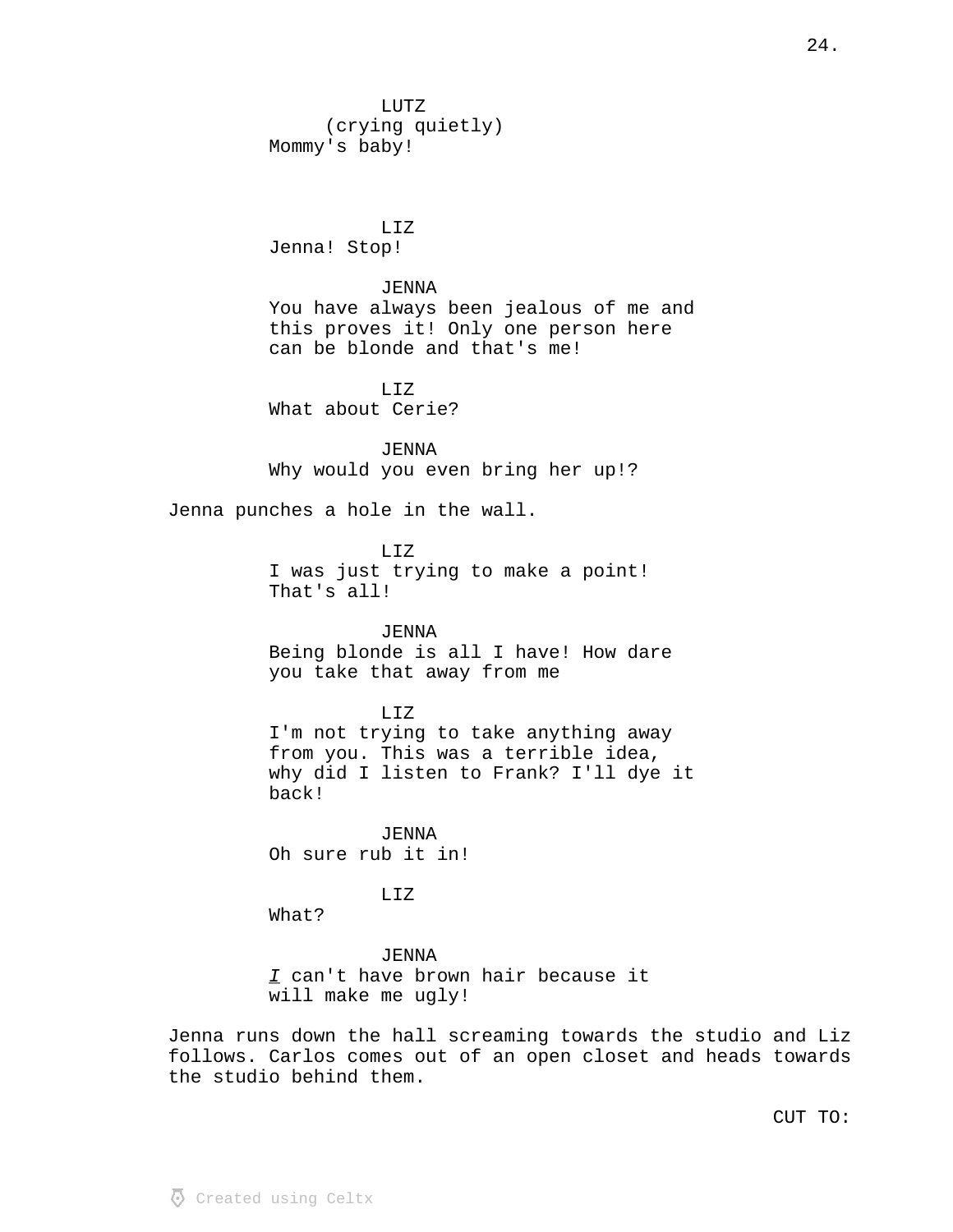#### INT. STUDIO - MOMENTS LATER

Tracy is still yelling at the phone. Pete is trying to calm him down.

#### **TRACY**

(to the phone) Oh yeah? If you know everything tell me what my wife cooked for dinner last night!

PHONE V.O

You didn't make it home for dinner last night because you were with your stripper

**TRACY** This phone was definitely a white person's idea

PETE Please let's just finish shooting the commercial, or whatever is left of it

Pete gestures towards the broken set. Jack enters.

#### JACK

Tracy what do you think you are doing? You can't upset the MilkyWay company, they are our top sponsor. And they bought us out of that horrible Bitch Hunter contract.

Carlos sneaks onto the set and jumps up on the table to pick up the MilkyWay phone in his mouth. He runs away with it.

> **TRACY** But Jackie-D this phone is trying to test me--

Tracy looks down at the table but the phone is gone.

TRACY Oh no! The phone out-smarted us all! Every black person for themselves!

Tracy jumps into Grizz's arms. Grizz cradles him as he cries. Jenna bursts into the studio.

# *JENNA*

She's trying to destroy me!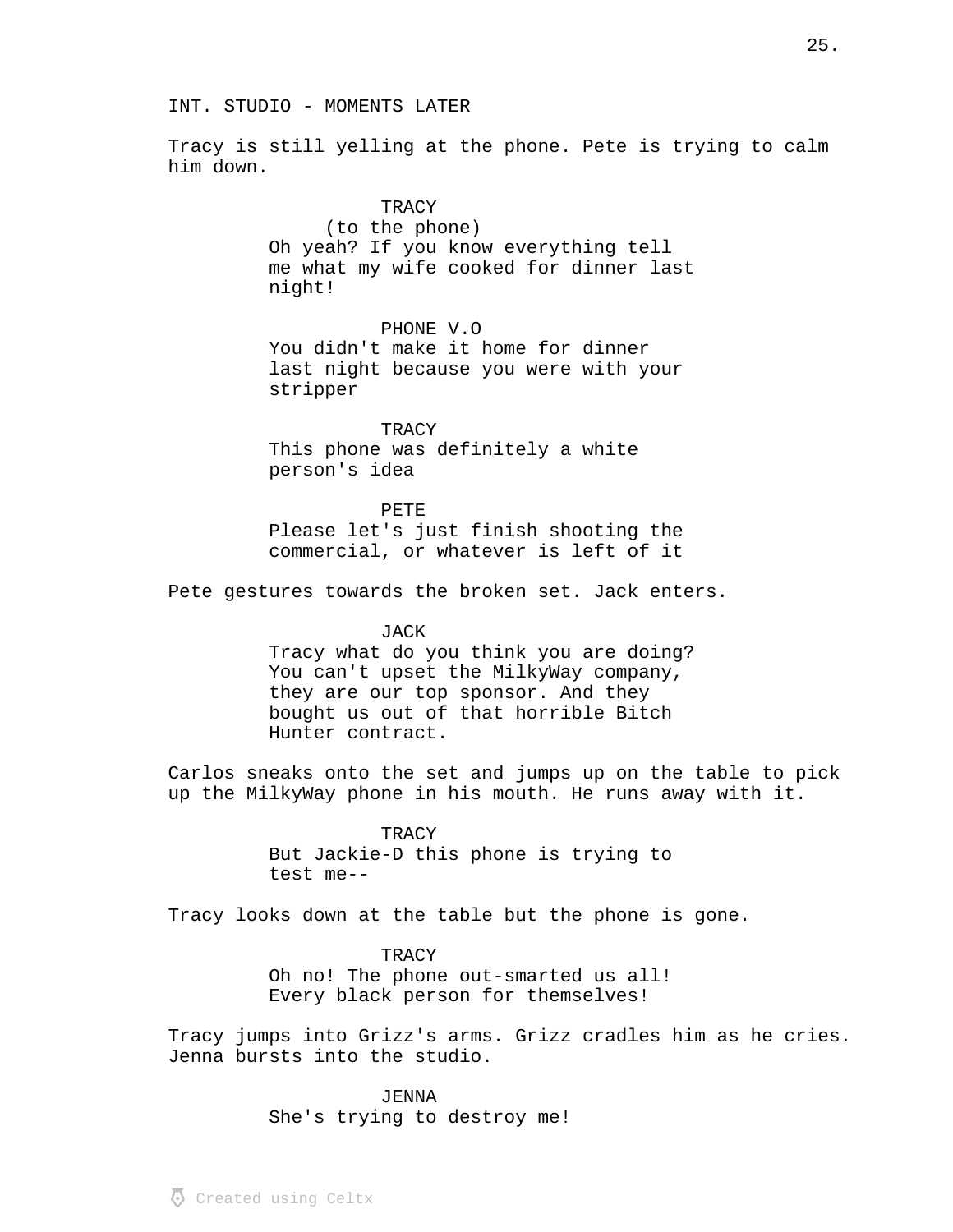Kenneth crawls by again on his hands and knees trying to track the scent of Carlos.

> KENNETH (to himself) This way!

Liz enters the studio. The lights illuminate her bleached hair and she looks terrifying.

> **TRACY** White witch!

LIZ Tracy it's me, Liz. I just dyed my hair blonde

JENNA Burn the witch!

LIZ

I was trying to turn the tables for once and do something that drove you crazy. I wanted you to know what it feels like, but I should have just talked to you instead of doing something so drastic. I'm sorry

JENNA

Oh Liz, I'm sorry too. And you don't have to look like me to be beautiful. There are doctors for that

LIZ You kinda missed the point, but thank you for reminding me not to stoop to your level

**JACK** Yes, girl power, who cares. Now where is that phone?

The phone starts to ring. Everyone follows the sound and finds Carlos under the studio seats. The phone is ringing from inside him.

JACK

Kenneth!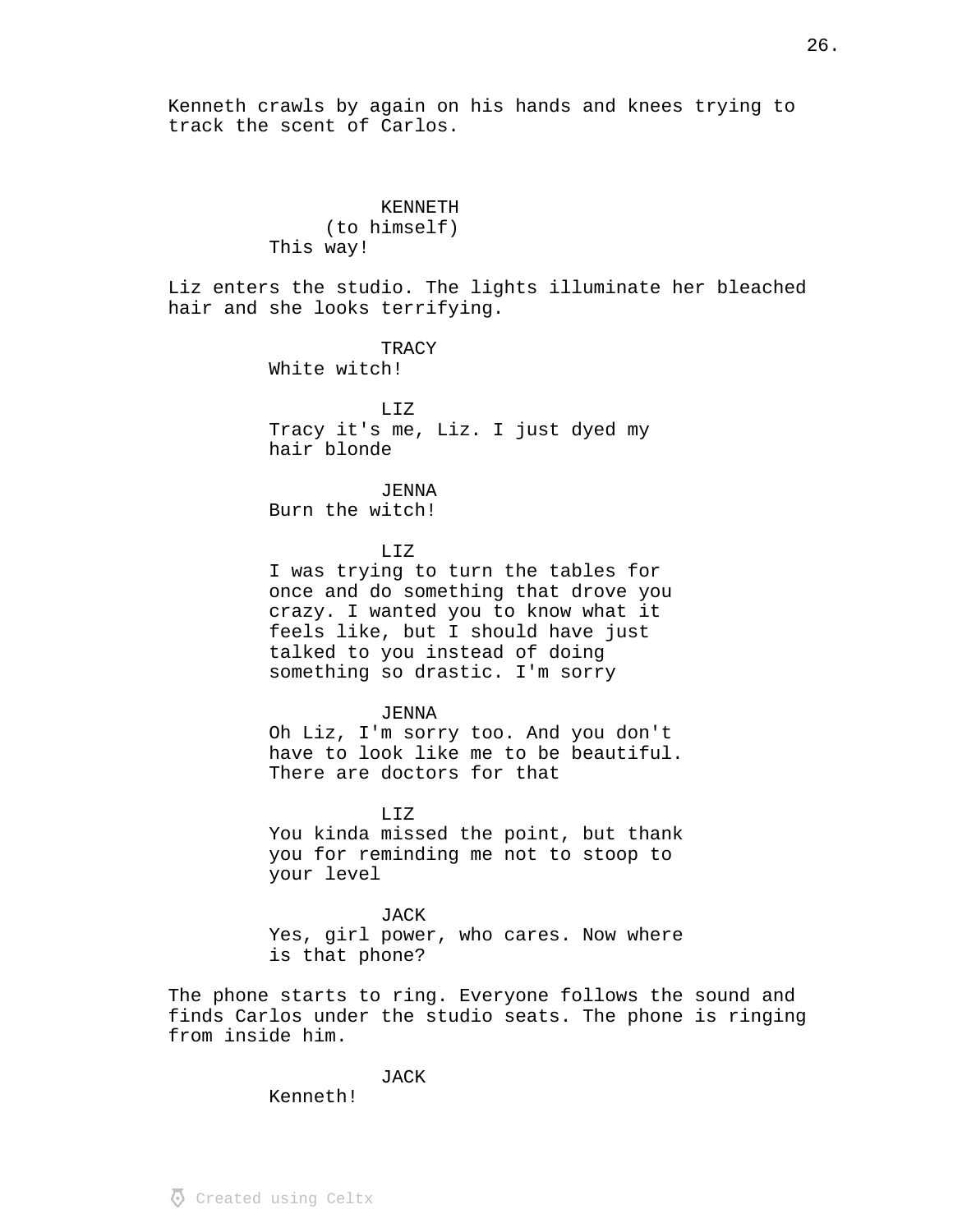Kenneth, still on his hands and knees, pushes through everyone.

> KENNETH Well, he finally ate something

> > CUT TO:

INT. LIZ'S APARTMENT - THAT NIGHT

Liz is watching TV while waiting for her hair dye to settle. The phone rings.

> LIZ (into phone) Hello?

CUT TO:

JACK'S APARTMENT - SAME TIME

JACK I just wanted to congratulate you for surviving today's madness

INTERCUT- PHONE CONVERSATION

LIZ

I wouldn't say I'm necessarily surviving. I'm like Mufasa in the Lion King holding onto the cliff just waiting for Scar or I guess Tracy and Jenna to shove me off

**JACK** And who would I be in this scenario?

LIZ Pride rock?

JACK That sounds like a gay music festival

 $T_{1}T_{2}$ Well Timon and Pumba were 100% in a long-term committed relationship--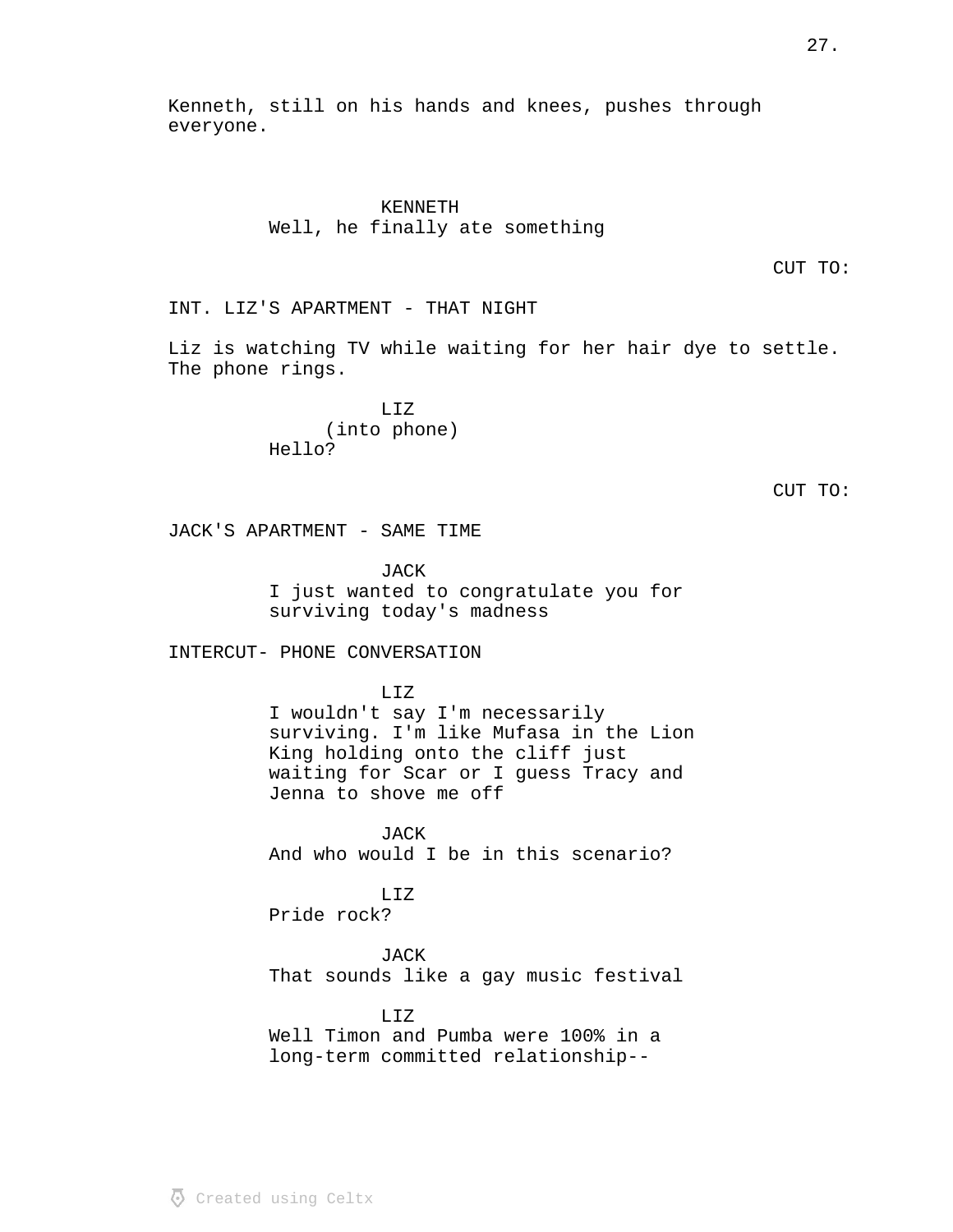Speaking of animals Carlos is going to be fine. We're just waiting for the phone to pass through him naturally

Carlos gets up from his pillow and walks over to the door. He starts whining.

# JACK

Kenneth!

Kenneth appears and puts a leash on Carlos. He turns to Jack.

# KENNETH

I think it's time sir

He puts on a rubber glove and takes Carlos outside.

# LIZ

Well I hope Hank Hooper never finds out that his dog ate a cell phone

# **JACK**

You and I both

T.TZ

Thanks again for letting Jenna stay with you instead. I just think we need some time apart

#### JACK

I agree. Especially because of how terrifying you look right now

# LIZ

Don't worry I'm dying my hair back right now. I couldn't find my usual shade "grandfather's shoe" so I'm going with an off-brand one called "step-dad's briefcase" but it's burning my scalp more than usual

JACK I think I can smell it through the phone

LIZ That's impossible

**JACK** Well something is definitely burning